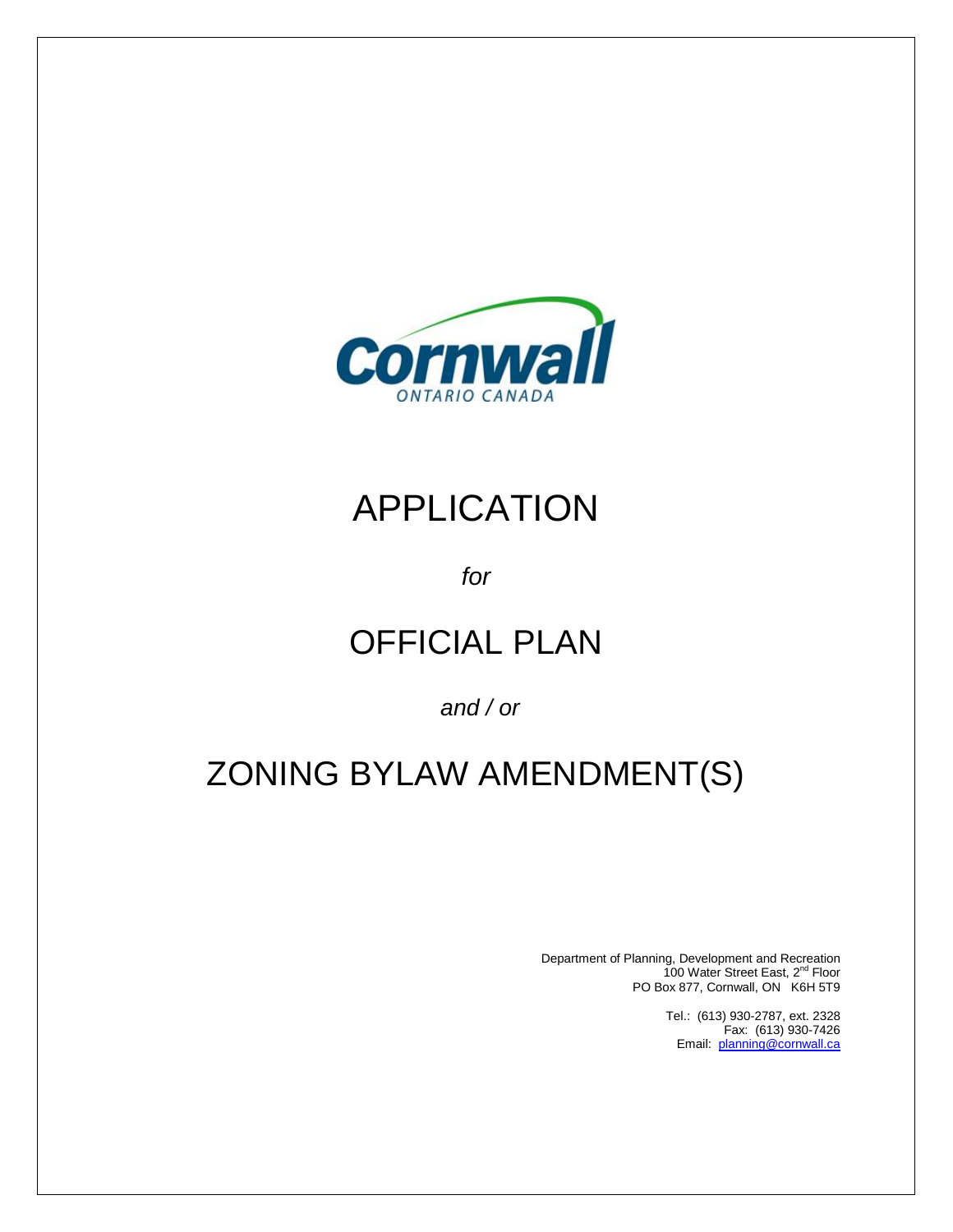# **The Corporation of the City of Cornwall OFFICIAL PLAN AND ZONING AMENDMENT APPLICATION FORM**

**PRE-CONSULTATION:** The City of Cornwall suggests pre-consultation with the City and other relevant agencies prior to the submission of an application for Official Plan or Zoning By-law Amendment to outline the City's requirements necessary to process an application. In order to meet the processing time frames, the applicant is advised that pre-consultation is key to identifying all issues and in identifying all requirements to support the application.

**Information and Material to be Provided Under Subsection 22(4) and (5) of the** *Planning Act*

# **INSTRUCTIONS**

## **NOTES TO APPLICANT(S)/AGENTS:**

- 1) Application must be fully completed and submitted to the Planning Department, signed by both the applicant and owner of the affected land.
- 2) The applicant is to provide a supporting letter detailing their proposed strategy for consulting with the public with respect to this requested development application.
- 3) It is the responsibility of the applicant to research and evaluate the site and the proposal to ensure that the development will conform to the Provincial Policy Statement and City's Official Plan Policies.

## **The application must be complete and comprehensive and include the following where applicable:**

Where additional supporting materials are required, **(6)** copies of all supporting technical reports and information must be submitted with the application together with a CD containing all digital copies.

Required Supporting Documentation to be submitted with the application (**including but not limited to**): **(Pre-Consultation meeting will determine the required supporting documents)** 

- i. Phase l and if required a Phase 2 Environmental Site Assessment
- ii. Preliminary Site Servicing Report and/or brief
- iii. Archaeological Resource Assessment Stage 1
- iv. Transportation Impact Assessment and/or brief
- v. Minimum Distance Separation (MDS)
- vi. Natural Heritage Impact Statement
- vii. Cultural Heritage Impact Statement
- viii. Noise Attenuation Study
- 3.) A Survey/Site Plan **(8)** paper copies showing:
	- i. Applicant/owner's total holdings in the area.
- ii. Land(s) which are the subject of the proposed amendment.
- iii. The location, size and use of all existing buildings or structures on the subject lands and on immediately adjacent properties.
- iv. Proposed buildings or structures, together with height, size, setbacks and exterior design.
- v. Ingress-egress, parking, unloading and driveway areas.
- vi. Landscaping, including fencing and buffers.

## *Note: In some cases the proposed development, access points, buffering and landscaping will be subject to review and approval through the Site Plan Control Bylaw.*

4.) Any other information that the applicant feels is warranted should be attached on additional sheets.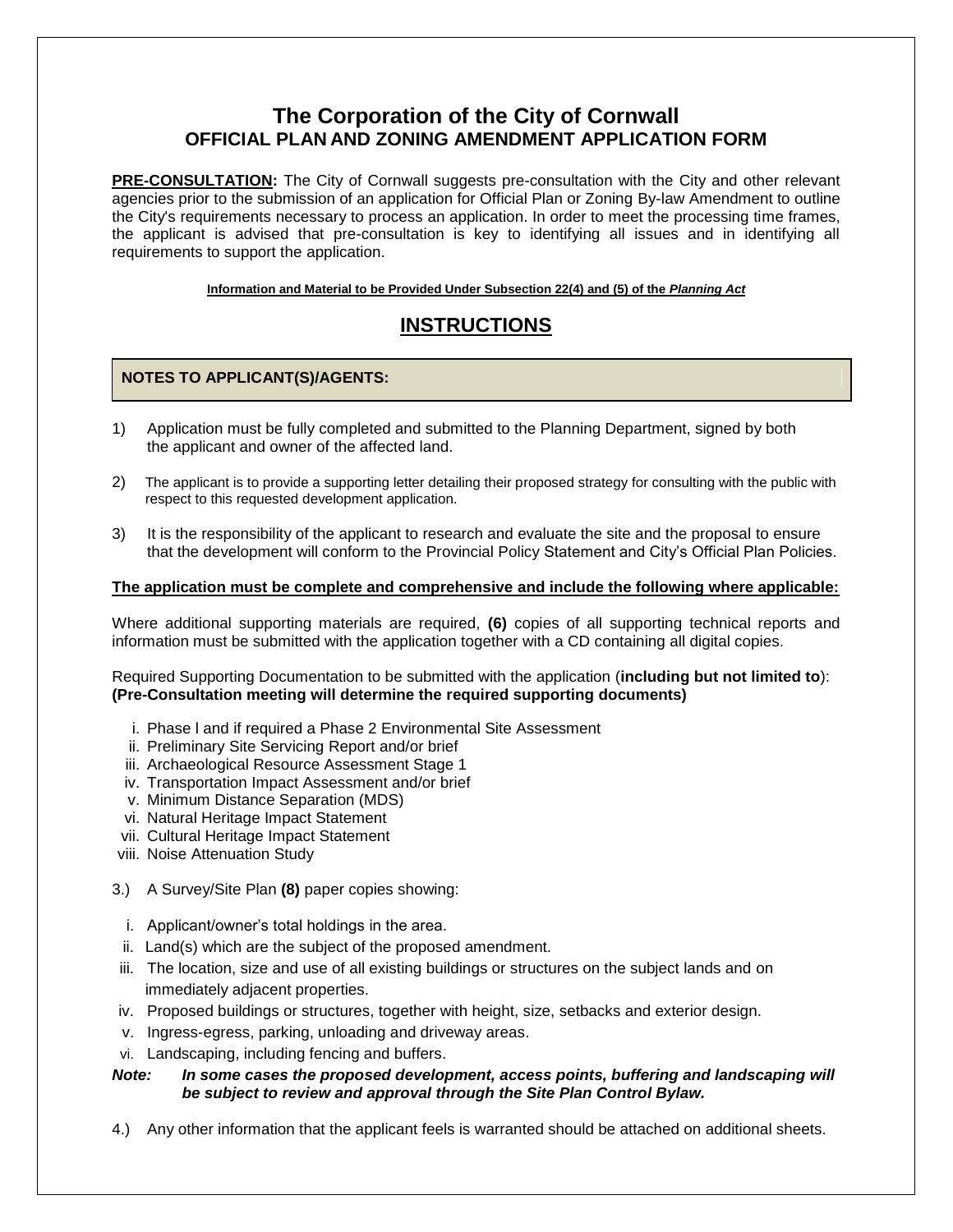- 5.) Planning Advisory Committee meetings are scheduled at least 20 days in advance, therefore, applications must be submitted in excess of 34 days before the anticipated meeting to comply with the legislated notification period.
- 6.) The applicant should note that in case the request for an amendment to the City's Official Plan and/or Zoning Bylaw is denied / refused by the Approval Authority and/or appealed then the item will be referred to the Local Planning Appeal Tribunal (LPAT) to hear the matter.

The onus is on the applicant to demonstrate:

1) How their proposal would be consistent with provincial and local policies and; 2) How the existing Official Plan Policies or Zoning provisions fall short

The Local Planning Appeal Support Centre helps people understand and navigate the land use planning and appeal process in Ontario - **[www.lpasc.ca](http://www.lpasc.ca/)**

Local Planning Appeal Tribunal (LPAT) - Rules of Practice and Procedure **[www.elto.gov.on.ca/proposed-rules-and-effective-date-for-lpat](http://www.elto.gov.on.ca/proposed-rules-and-effective-date-for-lpat)** 

7.) Bylaw No. 2013-040, as amended, of the City of Cornwall, prescribes fees for applications which should be submitted at the time of application. Cheques should be payable to the City of Cornwall.

Fee Schedule attached separately.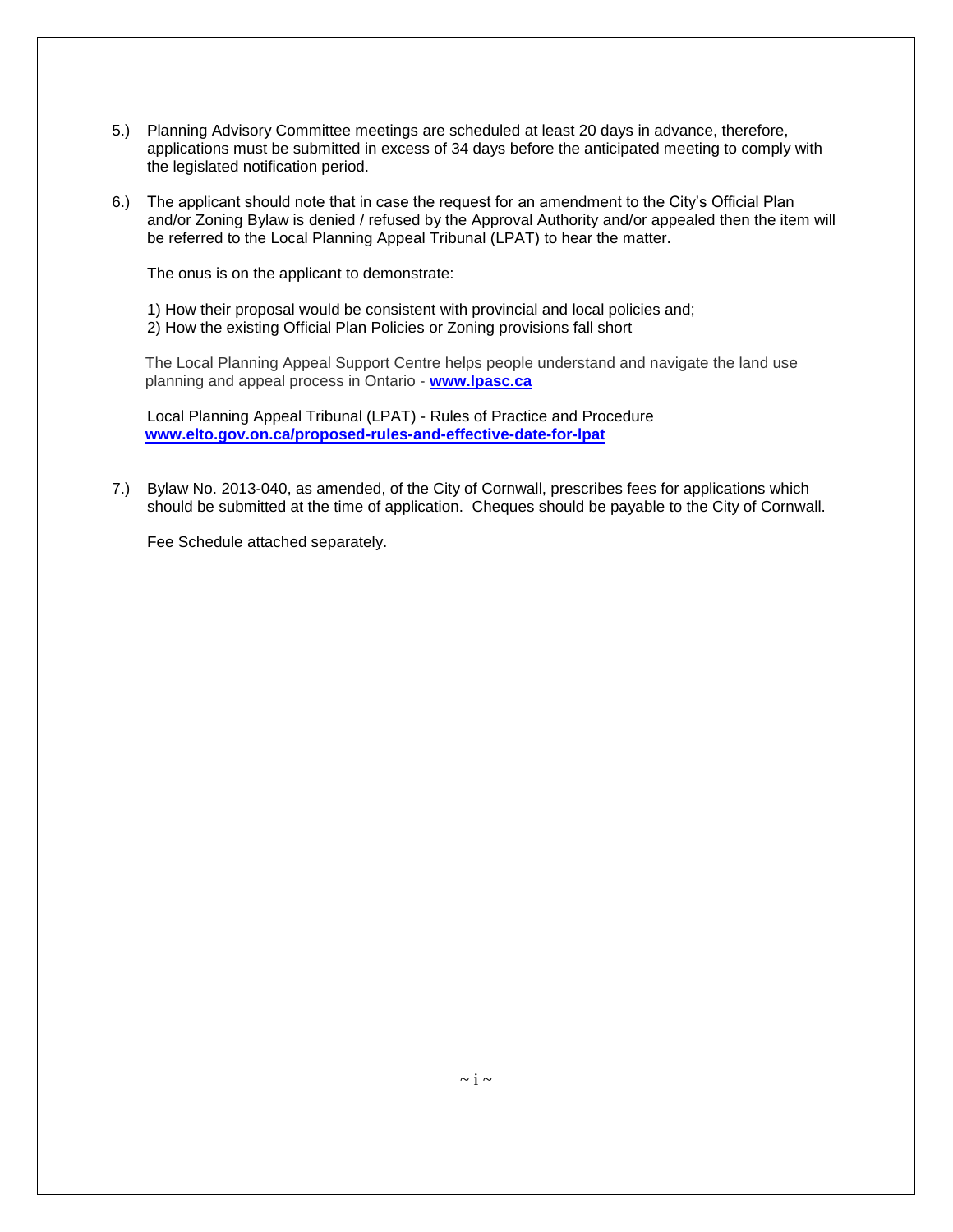### **DETAIL(S) OF APPLICATION SECTIONS**

#### **PARTS I & II: GENERAL INFORMATION AND NATURE OF PROPOSED DEVELOPMENT**

This section must be completed for reference purposes.

#### **PART III: REQUESTED OFFICIAL PLAN AND/OR ZONING BYLAW AMENDMENT(S)**

Existing Zoning and/or Official Plan designations may be confirmed with the City of Cornwall Department of Planning and Housing Services. Information relating to the specifics of the Zoning and/or Official Plan requested must be provided.

### **PART IV: JUSTIFICATION / SUITABILITY OF SITE**

The justification information **must** be provided and will be used by the Planning Division in consideration of the application. Attach additional sheets, signed and dated, if more room is required. Detailed information as to the reasons for requesting the Zone or Official Plan change and particulars of any special circumstances which the applicant wishes to be considered in support of the application should be included in this section.

The Planning Division cannot accept or process an application for a Zoning Bylaw Amendment that is not in conformity with the Official Plan.

#### **PART V: CURRENT AND PREVIOUS USES**

This section must be completed.

#### **PART VI: SERVICING**

This section must be completed.

## **PART VII: AGREEMENT TO INDEMNIFY**

This section must be signed by the owner/applicant.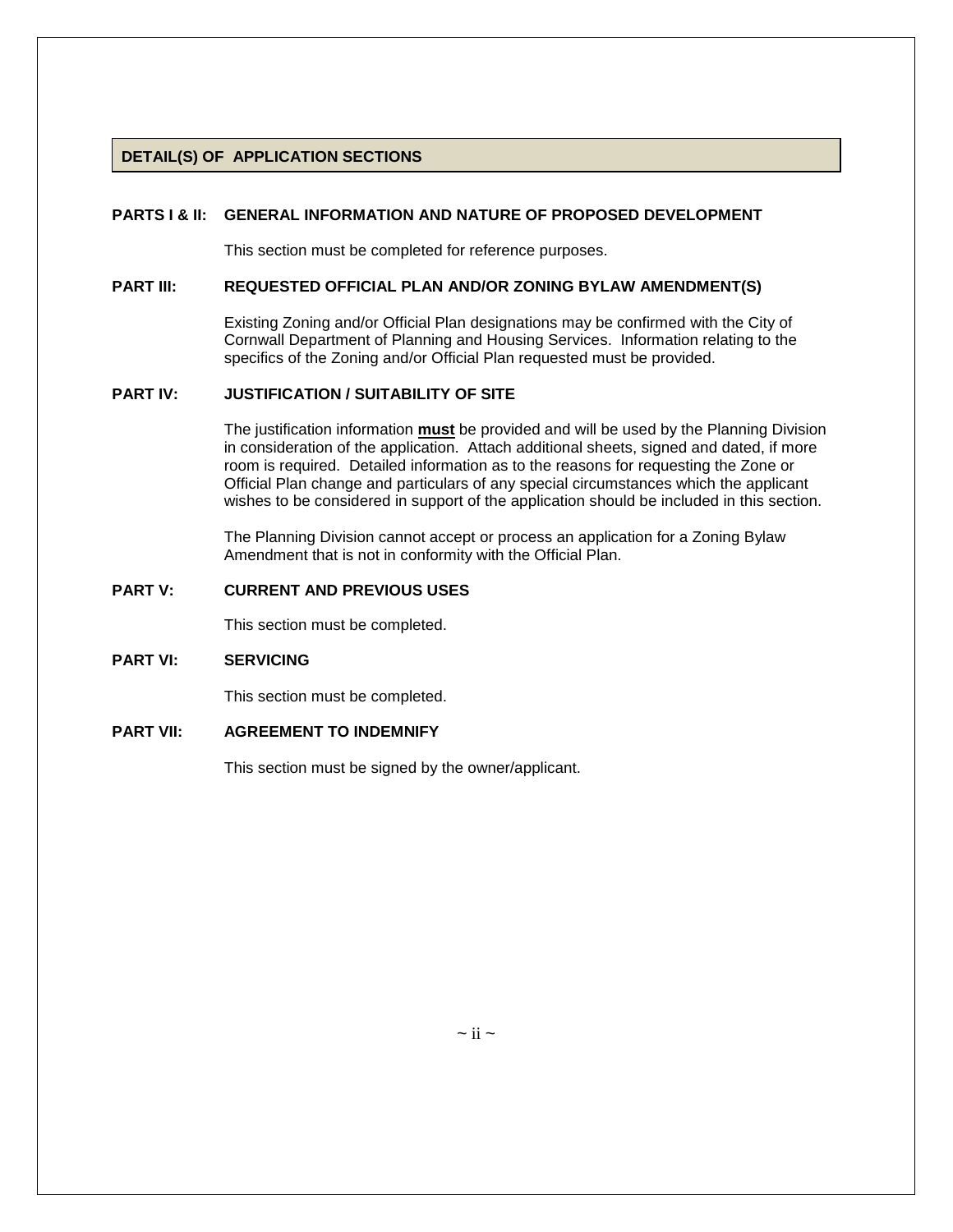#### **The Corporation of the City of Cornwall OFFICIAL PLAN AND ZONING BYLAW AMENDMENT APPLICATION FORM**

|       |                                         |                   | <b>Office Use Only</b> |                   |                                                                                                                                                                                                                  |  |  |  |  |
|-------|-----------------------------------------|-------------------|------------------------|-------------------|------------------------------------------------------------------------------------------------------------------------------------------------------------------------------------------------------------------|--|--|--|--|
|       |                                         |                   |                        |                   |                                                                                                                                                                                                                  |  |  |  |  |
|       |                                         |                   |                        |                   |                                                                                                                                                                                                                  |  |  |  |  |
|       |                                         |                   |                        |                   |                                                                                                                                                                                                                  |  |  |  |  |
|       |                                         |                   |                        |                   |                                                                                                                                                                                                                  |  |  |  |  |
|       | <b>PART I: GENERAL INFORMATION</b>      |                   |                        |                   |                                                                                                                                                                                                                  |  |  |  |  |
|       | Applicant's Name                        |                   |                        |                   | 1.2 Location of Lands<br>(Address, Ref. plan, Part #, etc.)                                                                                                                                                      |  |  |  |  |
|       | <b>Phone Number</b>                     |                   |                        |                   |                                                                                                                                                                                                                  |  |  |  |  |
| 1.3   | subject lands.                          |                   |                        |                   | Please identify the names and addresses of any mortgages, charges or other encumbrances on the                                                                                                                   |  |  |  |  |
|       |                                         |                   |                        |                   |                                                                                                                                                                                                                  |  |  |  |  |
|       |                                         |                   |                        |                   |                                                                                                                                                                                                                  |  |  |  |  |
|       |                                         |                   |                        |                   |                                                                                                                                                                                                                  |  |  |  |  |
|       | PART II: NATURE OF PROPOSED DEVELOPMENT |                   |                        |                   |                                                                                                                                                                                                                  |  |  |  |  |
| 2.1   | this application.                       |                   |                        |                   | Describe in general terms the nature of the development proposal to be accommodated by the proposed<br>Zoning/Official Plan designation. If no new development is proposed, describe in detail the reason(s) for |  |  |  |  |
|       |                                         |                   |                        |                   |                                                                                                                                                                                                                  |  |  |  |  |
|       |                                         |                   |                        |                   | Where appropriate, please provide the following detailed information on your proposal:                                                                                                                           |  |  |  |  |
|       | Lot Dimensions: (in metric)             |                   |                        | Frontage ________ |                                                                                                                                                                                                                  |  |  |  |  |
| 2.2   | Residential Information (if applicable) |                   |                        |                   |                                                                                                                                                                                                                  |  |  |  |  |
| 2.2.1 | No. of Units                            |                   |                        | 2.2.6             | Proposed Density (du/ha)                                                                                                                                                                                         |  |  |  |  |
| 2.2.2 | Height of Building                      | $\sqrt{(m)}$      |                        | 2.2.7             | Housing Type                                                                                                                                                                                                     |  |  |  |  |
| 2.2.3 | No. of Storeys                          |                   |                        | 2.2.8             | Type & No. of units:                                                                                                                                                                                             |  |  |  |  |
| 2.2.4 | Ground Floor Area                       | (m <sup>2</sup> ) |                        |                   | Bachelor<br>□ 1 Bedroom □ 2 Bedroom<br>$\Box$<br>3 Bedroom □ 4 Bedroom □ Other<br>$\Box$                                                                                                                         |  |  |  |  |
| 2.2.5 | <b>Total Floor Area</b>                 | (m <sup>2</sup> ) |                        | 2.2.9             | Total number of Parking Spaces:<br>(Existing /proposed) Surface _____________                                                                                                                                    |  |  |  |  |
|       |                                         |                   |                        |                   | Underground                                                                                                                                                                                                      |  |  |  |  |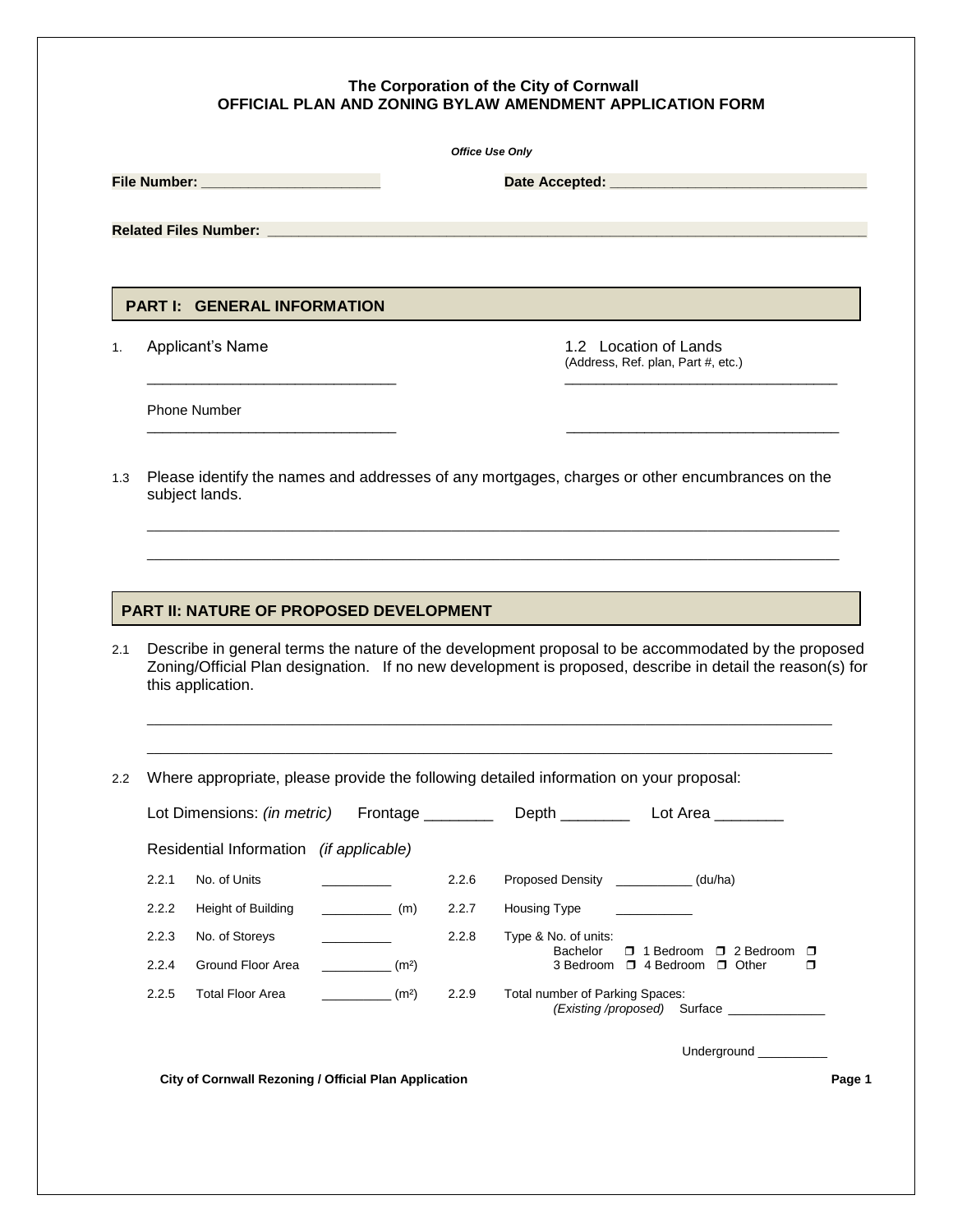|                          | 2.2.10           | <b>Building Dimensions</b>                                                                      |        |                                 | (m)               | 2.2.18 | No. of Handicapped Spaces<br>the control of the control of the  |  |
|--------------------------|------------------|-------------------------------------------------------------------------------------------------|--------|---------------------------------|-------------------|--------|-----------------------------------------------------------------|--|
|                          | 2.2.11           | <b>Ground Floor Area</b>                                                                        |        |                                 | (m <sup>2</sup> ) | 2.2.19 | Lot coverage (as % of                                           |  |
|                          | 2.2.12           | Gross Floor Area                                                                                |        | $\overline{\hspace{1cm}}$ (m)   |                   |        | Total area)                                                     |  |
|                          | 2.2.13           | Gross Leasable Area                                                                             |        | $\frac{1}{2}$ (m <sup>2</sup> ) |                   | 2.2.20 | Nature of Buffering Landscaped<br>Open Space (fencing, berming, |  |
|                          | 2.2.14           | Mezzanine Level                                                                                 |        | $\frac{1}{2}$ (m <sup>2</sup> ) |                   |        | plantings, etc.)                                                |  |
|                          | 2.2.15           | <b>Building Height</b>                                                                          |        | $\frac{1}{2}$ (m)               |                   | 2.2.21 | Is Outdoor Storage Proposed YES □ NO □<br>If Yes, how much?     |  |
|                          | 2.2.16           | Number of Storeys                                                                               |        |                                 |                   |        |                                                                 |  |
|                          | 2.2.17           | Total Number of Parking Spaces (existing/proposed) ______________                               |        |                                 |                   |        |                                                                 |  |
|                          | <b>PART III:</b> |                                                                                                 |        |                                 |                   |        | REQUESTED ZONING BYLAW AND/OR OFFICIAL PLAN AMENDMENT           |  |
|                          |                  | Existing Zoning designation on the property?                                                    |        |                                 |                   |        | Existing Official Plan designation on the property?             |  |
|                          |                  |                                                                                                 |        |                                 |                   |        |                                                                 |  |
|                          |                  |                                                                                                 |        |                                 |                   |        |                                                                 |  |
|                          | Yes              | $\Box$<br>No<br>If yes and if known, please indicate the application file number(s) and status. | $\Box$ | Unknown                         | $\Box$            |        |                                                                 |  |
|                          |                  | Is a change in the Official Plan Designation being proposed?                                    |        |                                 |                   |        |                                                                 |  |
|                          | Yes              | $\Box$<br>No                                                                                    | $\Box$ |                                 |                   |        |                                                                 |  |
|                          |                  | Is a change in the Zoning category being proposed?                                              |        |                                 |                   |        |                                                                 |  |
|                          | No               | $\Box$<br>Yes $\Box$                                                                            |        |                                 |                   |        |                                                                 |  |
| 3.3<br>3.4<br>3.5<br>3.6 |                  | Are changes to the list of permitted uses proposed?                                             |        |                                 |                   |        |                                                                 |  |
|                          | No $\square$     | Yes                                                                                             | $\Box$ |                                 |                   |        |                                                                 |  |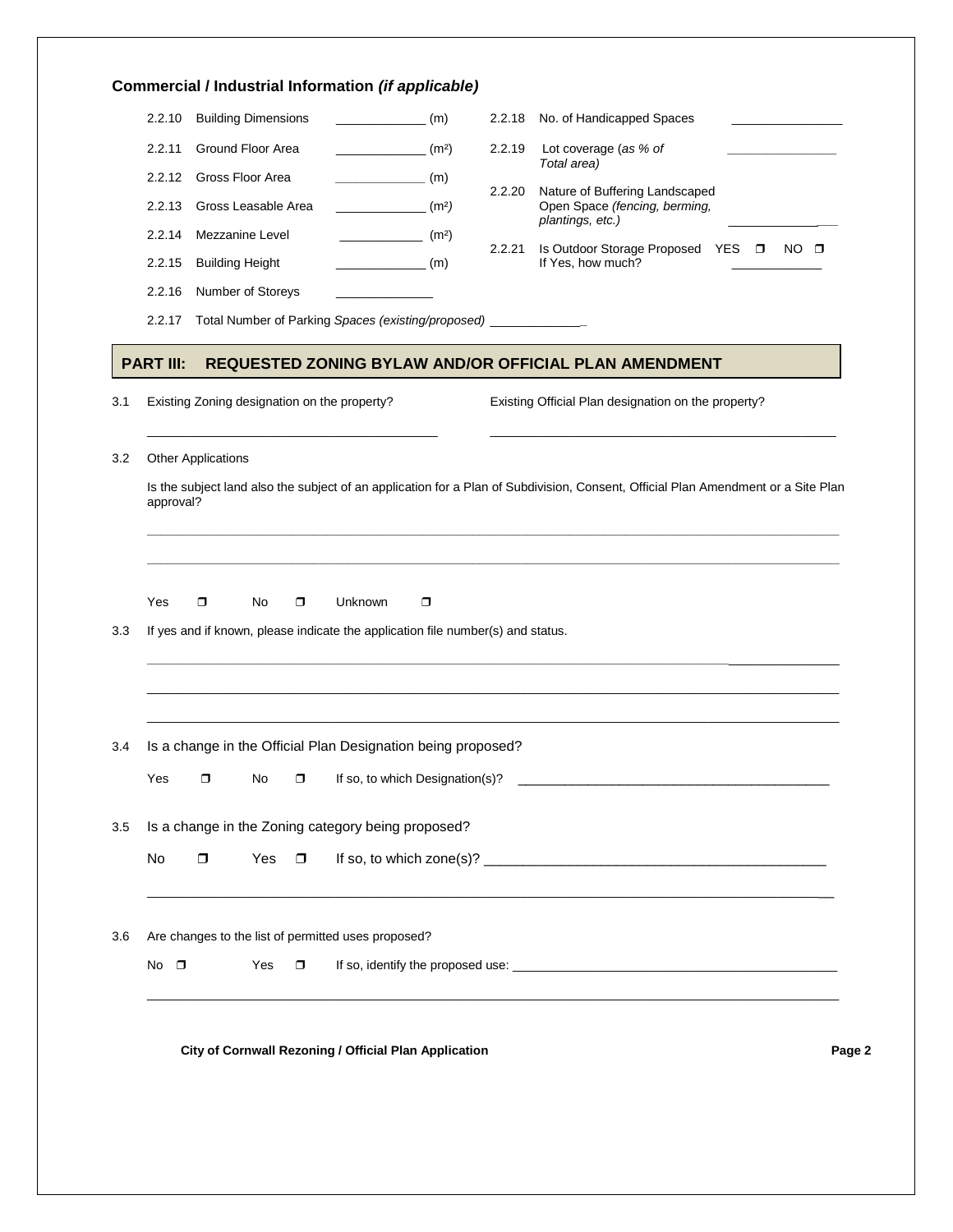| 3.7 Are changes to the general provision or definition Section(s) of the Bylaw proposed? |  |  |
|------------------------------------------------------------------------------------------|--|--|
|                                                                                          |  |  |

No □ Yes □ If so, identify the existing requirement and the requested requirement:

| Are changes to the Zone Regulations proposed? (e.g. lot frontage, height, side yard, etc.)<br>3.8 |  |  |  |
|---------------------------------------------------------------------------------------------------|--|--|--|
|---------------------------------------------------------------------------------------------------|--|--|--|

|         | No $\Box$ Yes $\Box$ If so, please identify: |          |          |  |  |  |  |  |
|---------|----------------------------------------------|----------|----------|--|--|--|--|--|
| Section |                                              | Existing | Proposed |  |  |  |  |  |
|         |                                              |          |          |  |  |  |  |  |
|         |                                              |          |          |  |  |  |  |  |
|         |                                              |          |          |  |  |  |  |  |
|         |                                              |          |          |  |  |  |  |  |

3.9 Is it possible to modify your proposal so that no change(s) to the applicable regulations, provisions or definitions are required?

\_\_\_\_\_\_\_\_\_\_\_\_\_\_\_\_\_\_\_\_\_\_\_\_\_\_\_\_\_\_\_\_\_\_\_\_\_\_\_\_\_\_\_\_\_\_\_\_\_\_\_\_\_\_\_\_\_\_\_\_\_\_\_\_\_\_\_\_\_\_\_\_\_\_\_\_\_\_\_\_\_\_\_\_\_\_\_\_\_\_\_\_\_\_\_\_\_\_\_\_ \_\_\_\_\_\_\_\_\_\_\_\_\_\_\_\_\_\_\_\_\_\_\_\_\_\_\_\_\_\_\_\_\_\_\_\_\_\_\_\_\_\_\_\_\_\_\_\_\_\_\_\_\_\_\_\_\_\_\_\_\_\_\_\_\_\_\_\_\_\_\_\_\_\_\_\_\_\_\_\_\_\_\_\_\_\_\_\_\_\_\_\_\_\_\_\_\_\_\_\_

\_\_\_\_\_\_\_\_\_\_\_\_\_\_\_\_\_\_\_\_\_\_\_\_\_\_\_\_\_\_\_\_\_\_\_\_\_\_\_\_\_\_\_\_\_\_\_\_\_\_\_\_\_\_\_\_\_\_\_\_\_\_\_\_\_\_\_\_\_\_\_\_\_\_\_\_\_\_\_\_\_\_\_\_\_\_\_\_\_\_\_\_\_\_\_\_\_\_\_\_ \_\_\_\_\_\_\_\_\_\_\_\_\_\_\_\_\_\_\_\_\_\_\_\_\_\_\_\_\_\_\_\_\_\_\_\_\_\_\_\_\_\_\_\_\_\_\_\_\_\_\_\_\_\_\_\_\_\_\_\_\_\_\_\_\_\_\_\_\_\_\_\_\_\_\_\_\_\_\_\_\_\_\_\_\_\_\_\_\_\_\_\_\_\_\_\_\_\_\_\_

\_\_\_\_\_\_\_\_\_\_\_\_\_\_\_\_\_\_\_\_\_\_\_\_\_\_\_\_\_\_\_\_\_\_\_\_\_\_\_\_\_\_\_\_\_\_\_\_\_\_\_\_\_\_\_\_\_\_\_\_\_\_\_\_\_\_\_\_\_\_\_\_\_\_\_\_\_\_\_\_\_\_\_\_\_\_\_\_\_\_\_\_\_\_\_\_\_\_\_\_ \_\_\_\_\_\_\_\_\_\_\_\_\_\_\_\_\_\_\_\_\_\_\_\_\_\_\_\_\_\_\_\_\_\_\_\_\_\_\_\_\_\_\_\_\_\_\_\_\_\_\_\_\_\_\_\_\_\_\_\_\_\_\_\_\_\_\_\_\_\_\_\_\_\_\_\_\_\_\_\_\_\_\_\_\_\_\_\_\_\_\_\_\_\_\_\_\_\_\_\_

\_\_\_\_\_\_\_\_\_\_\_\_\_\_\_\_\_\_\_\_\_\_\_\_\_\_\_\_\_\_\_\_\_\_\_\_\_\_\_\_\_\_\_\_\_\_\_\_\_\_\_\_\_\_\_\_\_\_\_\_\_\_\_\_\_\_\_\_\_\_\_\_\_\_\_\_\_\_\_\_\_\_\_\_\_\_\_\_\_\_\_\_\_\_\_\_\_\_\_\_ \_\_\_\_\_\_\_\_\_\_\_\_\_\_\_\_\_\_\_\_\_\_\_\_\_\_\_\_\_\_\_\_\_\_\_\_\_\_\_\_\_\_\_\_\_\_\_\_\_\_\_\_\_\_\_\_\_\_\_\_\_\_\_\_\_\_\_\_\_\_\_\_\_\_\_\_\_\_\_\_\_\_\_\_\_\_\_\_\_\_\_\_\_\_\_\_\_\_\_\_

\_\_\_\_\_\_\_\_\_\_\_\_\_\_\_\_\_\_\_\_\_\_\_\_\_\_\_\_\_\_\_\_\_\_\_\_\_\_\_\_\_\_\_\_\_\_\_\_\_\_\_\_\_\_\_\_\_\_\_\_\_\_\_\_\_\_\_\_\_\_\_\_\_\_\_\_\_\_\_\_\_\_\_\_\_\_\_\_\_\_\_\_\_\_\_\_\_\_\_\_ \_\_\_\_\_\_\_\_\_\_\_\_\_\_\_\_\_\_\_\_\_\_\_\_\_\_\_\_\_\_\_\_\_\_\_\_\_\_\_\_\_\_\_\_\_\_\_\_\_\_\_\_\_\_\_\_\_\_\_\_\_\_\_\_\_\_\_\_\_\_\_\_\_\_\_\_\_\_\_\_\_\_\_\_\_\_\_\_\_\_\_\_\_\_\_\_\_\_\_\_

\_\_\_\_\_\_\_\_\_\_\_\_\_\_\_\_\_\_\_\_\_\_\_\_\_\_\_\_\_\_\_\_\_\_\_\_\_\_\_\_\_\_\_\_\_\_\_\_\_\_\_\_\_\_\_\_\_\_\_\_\_\_\_\_\_\_\_\_\_\_\_\_\_\_\_\_\_\_\_\_\_\_\_\_\_\_\_\_\_\_\_\_\_\_\_\_\_\_\_\_ \_\_\_\_\_\_\_\_\_\_\_\_\_\_\_\_\_\_\_\_\_\_\_\_\_\_\_\_\_\_\_\_\_\_\_\_\_\_\_\_\_\_\_\_\_\_\_\_\_\_\_\_\_\_\_\_\_\_\_\_\_\_\_\_\_\_\_\_\_\_\_\_\_\_\_\_\_\_\_\_\_\_\_\_\_\_\_\_\_\_\_\_\_\_\_\_\_\_\_\_

\_\_\_\_\_\_\_\_\_\_\_\_\_\_\_\_\_\_\_\_\_\_\_\_\_\_\_\_\_\_\_\_\_\_\_\_\_\_\_\_\_\_\_\_\_\_\_\_\_\_\_\_\_\_\_\_\_\_\_\_\_\_\_\_\_\_\_\_\_\_\_\_\_\_\_\_\_\_\_\_\_\_\_\_\_\_\_\_\_\_\_\_\_\_\_\_\_\_\_\_

## **PART IV: JUSTIFICATION / SUITABILITY OF SITE**

- 4.1 Describe the suitability of the subject land in terms of both physical characteristics and location for the proposed change in Zoning/Official Plan designation.
- 4.2 Indicate the existing surrounding zones/designations and how the requested zone is suitable in relation to the surrounding zones/designations.
- 4.3 Indicate the adjacent land uses and how the use(s) permitted in the required zone will be compatible with surrounding uses.
- 4.4 What is the existing Official Plan designation on the lands?
- 4.5 Indicate how the requested zoning complies with the relevant policies of the Official Plan. Alternatively, an "Official Plan Amendment will need to be requested.

**City of Cornwall Rezoning / Official Plan Application Page 3**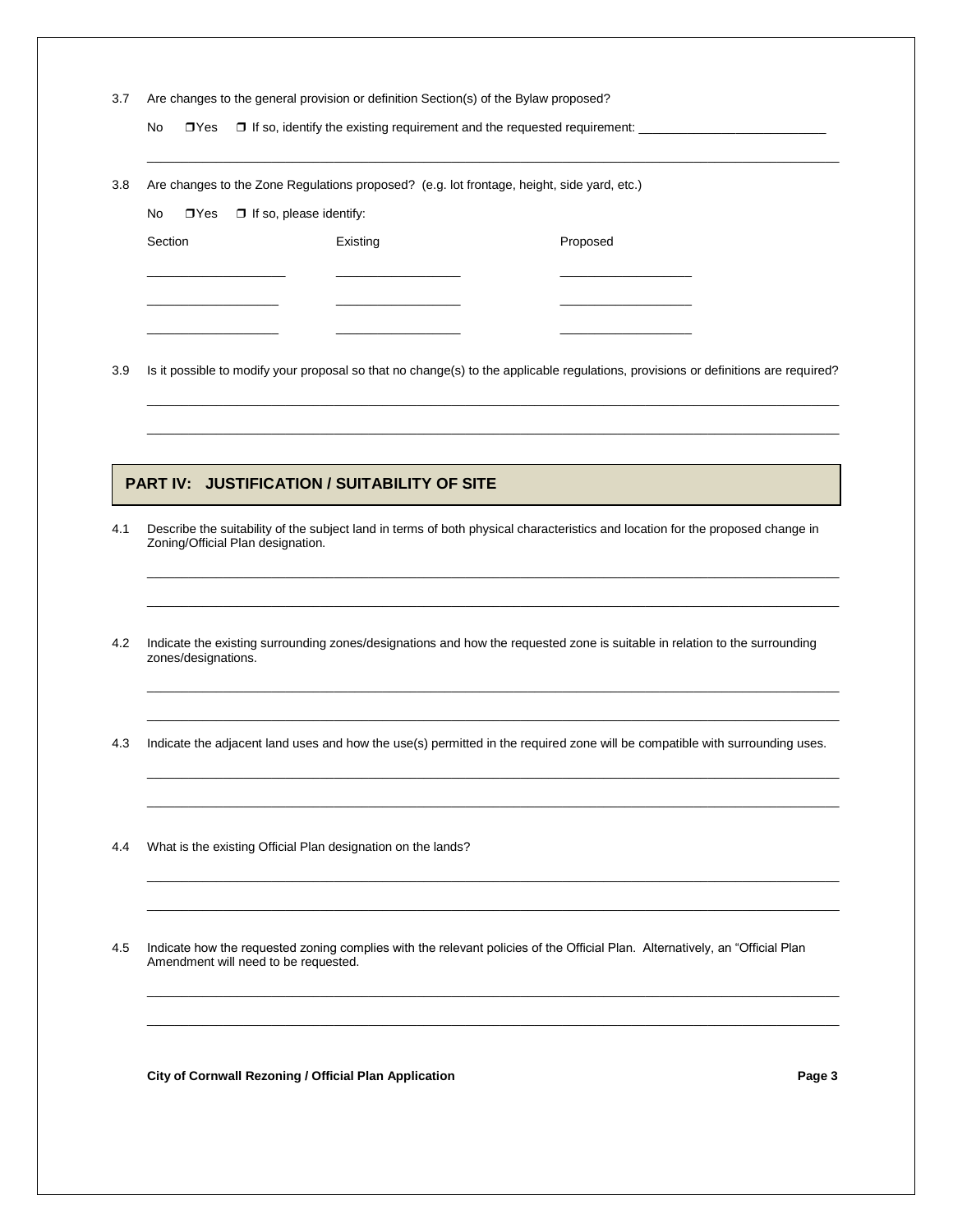# **PART V: CURRENT AND PREVIOUS USES**

| 5.1  | What are the:                                                                                                                     |
|------|-----------------------------------------------------------------------------------------------------------------------------------|
|      |                                                                                                                                   |
|      |                                                                                                                                   |
| 5.2  |                                                                                                                                   |
| 5.3  | Existing Buildings: (describe briefly) Number: _________________________<br>Number of Storeys: ______                             |
|      | Ground Floor Area: _____________ (m <sup>2</sup> ) Gross Floor Area: ____________ (m <sup>2</sup> )<br>$Height:$ (m)              |
| 5.4  | Are any existing buildings designated as being architecturally and/or historically significant under the Ontario Heritage Act?    |
|      | Yes<br>$\Box$<br>No $\square$                                                                                                     |
|      | Does this property abut a historically designated property or district?                                                           |
|      | Yes<br>$\Box$<br>No<br>$\Box$                                                                                                     |
| 5.5. |                                                                                                                                   |
|      |                                                                                                                                   |
| 5.6  | Has there been any industrial or commercial use(s) on the subject land or adjacent lands?                                         |
|      | Yes<br>$\Box$<br>Unknown<br>No<br>σ<br>$\Box$                                                                                     |
|      | If Yes, specify the use(s) and the last year of operation of said use(s):                                                         |
|      |                                                                                                                                   |
| 5.7  | Has the grading of the subject land been changed by adding earth or other material?                                               |
|      | Unknown<br>Yes<br>No<br>$\Box$<br>$\Box$<br>$\Box$                                                                                |
| 5.8  | Has a gas station been located on the subject land or land adjacent to the subject land at anytime?                               |
|      | Unknown<br>Yes<br>No<br>$\Box$<br>$\Box$<br>$\Box$                                                                                |
|      |                                                                                                                                   |
| 5.9  | Has there been petroleum or other fuel stored on the subject land or land adjacent to the subject land?                           |
|      | Yes<br>No<br>Unknown<br>$\Box$<br>$\Box$<br>$\Box$                                                                                |
|      | 5.10 Is there a reason to believe the subject land may have been contaminated by former uses on the site or adjacent sites?       |
|      | Unknown<br>Yes<br>No<br>σ<br>$\Box$<br>□                                                                                          |
|      | 5.11 Has the land ever been subject of an environmental order such as control, stop, preventative, clean-up or prohibition order? |
|      | $No$ $\Box$<br>Yes<br>$\Box$                                                                                                      |
|      |                                                                                                                                   |
|      |                                                                                                                                   |

City of Cornwall Rezoning / Official Plan Application **Page 4** Page 4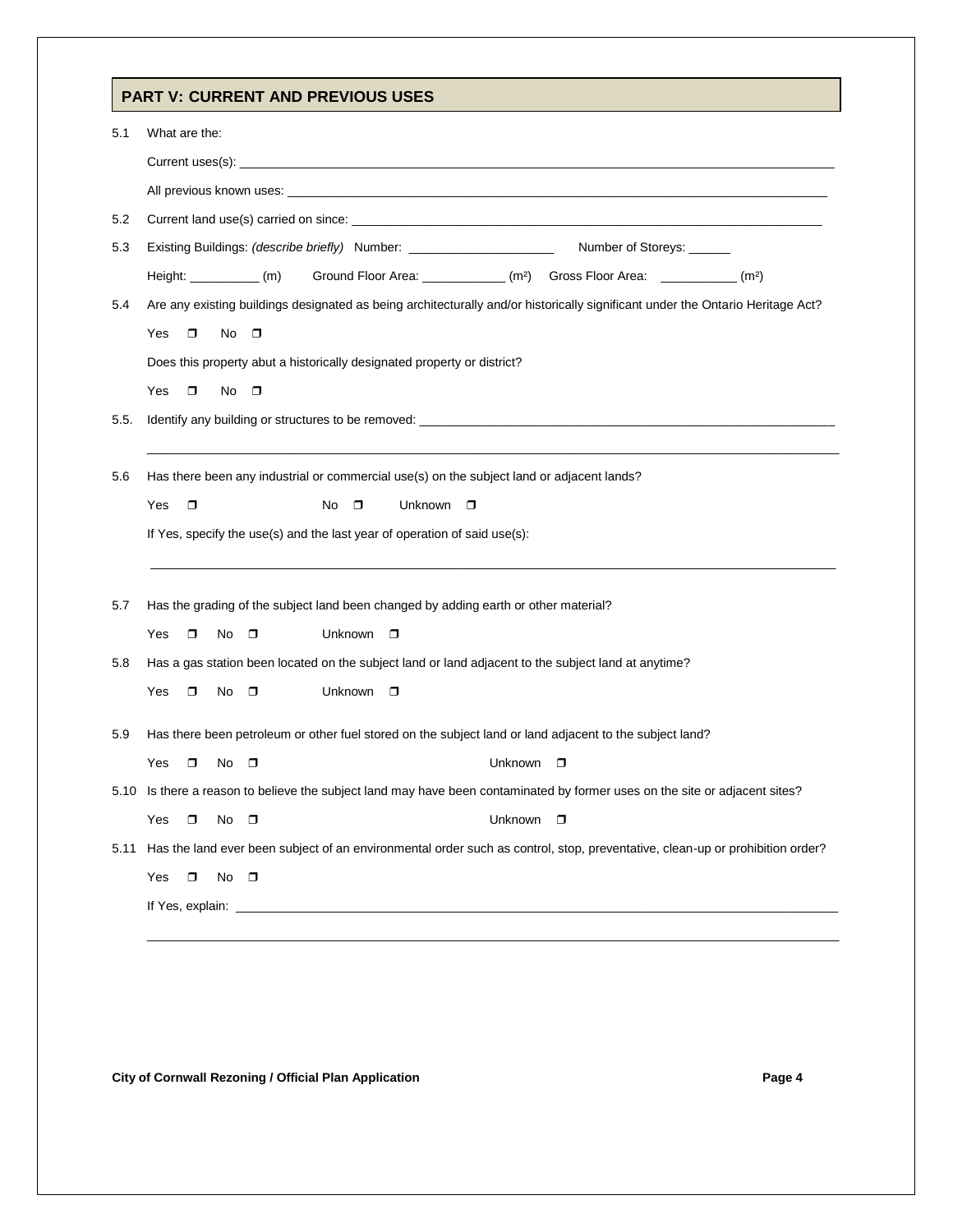|      | Yes<br>$\Box$                                                | $No$ $\Box$                                                                                                                                                                                                                    |        |     |                                                              |             |                |           |        |                                                                                                                                          |
|------|--------------------------------------------------------------|--------------------------------------------------------------------------------------------------------------------------------------------------------------------------------------------------------------------------------|--------|-----|--------------------------------------------------------------|-------------|----------------|-----------|--------|------------------------------------------------------------------------------------------------------------------------------------------|
|      |                                                              | If Yes, explain: Letter and the state of the state of the state of the state of the state of the state of the state of the state of the state of the state of the state of the state of the state of the state of the state of |        |     |                                                              |             |                |           |        |                                                                                                                                          |
|      |                                                              | 5.13 Do any Environmental Audits or Environmental Class Assessments exist examining the subject site?                                                                                                                          |        |     |                                                              |             |                |           |        |                                                                                                                                          |
|      |                                                              |                                                                                                                                                                                                                                |        |     | Yes<br>$\Box$                                                | No $\Box$   | <b>Unknown</b> |           | $\Box$ |                                                                                                                                          |
|      |                                                              | If Yes, is a copy available for review?                                                                                                                                                                                        |        |     | Yes<br>$\Box$                                                | $No$ $\Box$ | <b>Unknown</b> |           | $\Box$ |                                                                                                                                          |
| 5.14 |                                                              | What information did you use to determine the answers to the above questions?                                                                                                                                                  |        |     |                                                              |             |                |           |        |                                                                                                                                          |
|      |                                                              |                                                                                                                                                                                                                                |        |     |                                                              |             |                |           |        |                                                                                                                                          |
|      |                                                              |                                                                                                                                                                                                                                |        |     |                                                              |             |                |           |        |                                                                                                                                          |
|      |                                                              |                                                                                                                                                                                                                                |        |     |                                                              |             |                |           |        | If Yes to 5.6, 5.7, 5.8, 5.9, 5.10, 5.11, 5.12 or 5.13, a previous use inventory is needed, showing all former uses of the subject land, |
|      |                                                              | and if appropriate, the adjacent land.                                                                                                                                                                                         |        |     |                                                              |             |                |           |        |                                                                                                                                          |
|      |                                                              |                                                                                                                                                                                                                                |        |     |                                                              |             |                |           |        |                                                                                                                                          |
|      |                                                              |                                                                                                                                                                                                                                |        |     |                                                              |             |                |           |        |                                                                                                                                          |
|      | <b>PART VI: SERVICING</b>                                    |                                                                                                                                                                                                                                |        |     |                                                              |             |                |           |        |                                                                                                                                          |
|      |                                                              |                                                                                                                                                                                                                                |        |     |                                                              |             |                |           |        |                                                                                                                                          |
| 6.1  | Indicate the proposed<br>sewage disposal system:             |                                                                                                                                                                                                                                | 6.2    |     | Indicate the proposed water 6.3<br>supply system:            |             |                |           |        | Indicate the proposed<br>storm drainage system:                                                                                          |
|      | (a) Public piped sewage                                      |                                                                                                                                                                                                                                | $\Box$ |     | (a) Public piped water system                                |             |                | $\Box$    | (a)    | Sewers                                                                                                                                   |
|      | (b) Public or private                                        | communal septic system                                                                                                                                                                                                         | $\Box$ | (b) | Public or private communal<br>well                           |             |                | $\Box$    | (b)    | Ditches or swales                                                                                                                        |
|      | (C)                                                          | Individual septic system                                                                                                                                                                                                       | $\Box$ | (c) | Individual well                                              |             |                | $\Box$    | (C)    | Other (specify)                                                                                                                          |
|      |                                                              |                                                                                                                                                                                                                                |        |     |                                                              |             |                |           |        |                                                                                                                                          |
|      |                                                              |                                                                                                                                                                                                                                |        |     |                                                              |             |                |           |        |                                                                                                                                          |
|      | Other (specify)<br>(d)                                       |                                                                                                                                                                                                                                | $\Box$ | (d) | Other (specify)                                              |             |                |           |        |                                                                                                                                          |
|      |                                                              |                                                                                                                                                                                                                                |        |     |                                                              |             |                |           |        |                                                                                                                                          |
|      |                                                              |                                                                                                                                                                                                                                |        |     |                                                              |             |                |           |        |                                                                                                                                          |
|      | Note: If (b), (c) or (d) above are                           |                                                                                                                                                                                                                                |        |     | Note: If (b), (c), or (d) above are                          |             |                |           |        | Note: A preliminary stormwater                                                                                                           |
|      | indicated, then a servicing options                          |                                                                                                                                                                                                                                |        |     | indicated, then a servicing options                          |             |                |           |        | management report may be                                                                                                                 |
|      | statement and/or hydro geological<br>report may be required. |                                                                                                                                                                                                                                |        |     | statement and/or hydro geological<br>report may be required. |             |                | required. |        |                                                                                                                                          |
|      |                                                              |                                                                                                                                                                                                                                |        |     |                                                              |             |                |           |        |                                                                                                                                          |

City of Cornwall Rezoning / Official Plan Application **Page 5** Page 5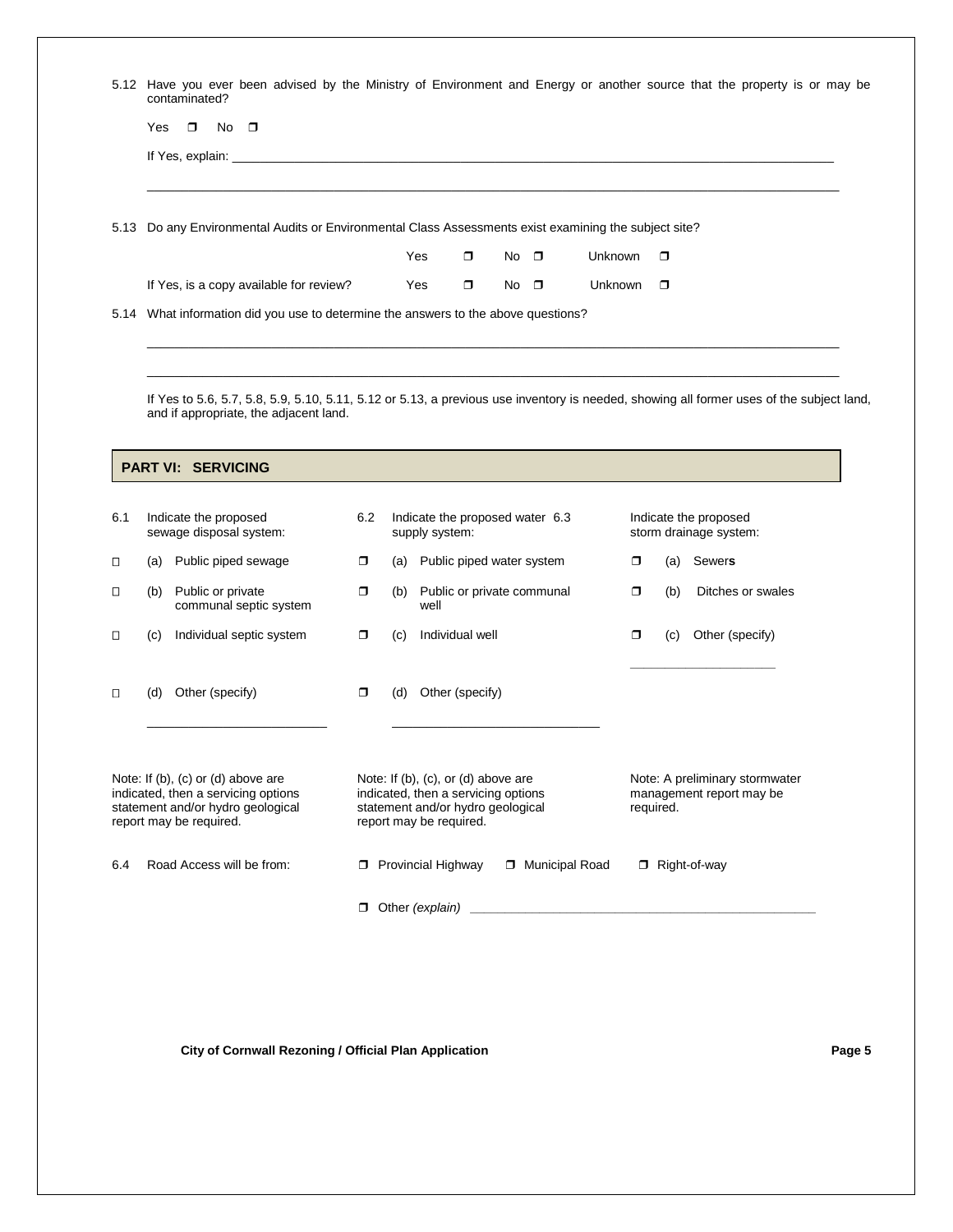### **PART VII: AGREEMENT TO INDEMNIFY**

The Owner/Applicant agrees to reimburse and indemnify the City of all fees and expenses incurred by the City to process the application, including any fees and expenses attributable to proceedings before the Local Planning Appeal Tribunal (LPAT) or any court or other administrative tribunal if necessary to defend Council's decision to support the application.

The required fee for the processing of this application shall be in accordance with the City's current Fees Bylaw pertaining to planning matters. A cheque for the required amount must accompany the application at the time of submissions. The amount of the required fees should be confirmed with the City prior to the submission of the application.

## **LIST OF SUPPORTING MATERIALS ATTACHED:**

#### **(***Minimum Requirement* ➪*4 copies of any survey/site plan)*

| <b>SOLICITOR OR AGENT</b> |                                                |  |
|---------------------------|------------------------------------------------|--|
| NAME:                     |                                                |  |
| <b>ADDRESS</b>            | <b>Number and Street Address</b>               |  |
|                           |                                                |  |
|                           | City / Province / Postal Code                  |  |
|                           | TELEPHONE NO.: _______________________________ |  |
|                           |                                                |  |
|                           |                                                |  |

**City of Cornwall Rezoning / Official Plan Application Page 6**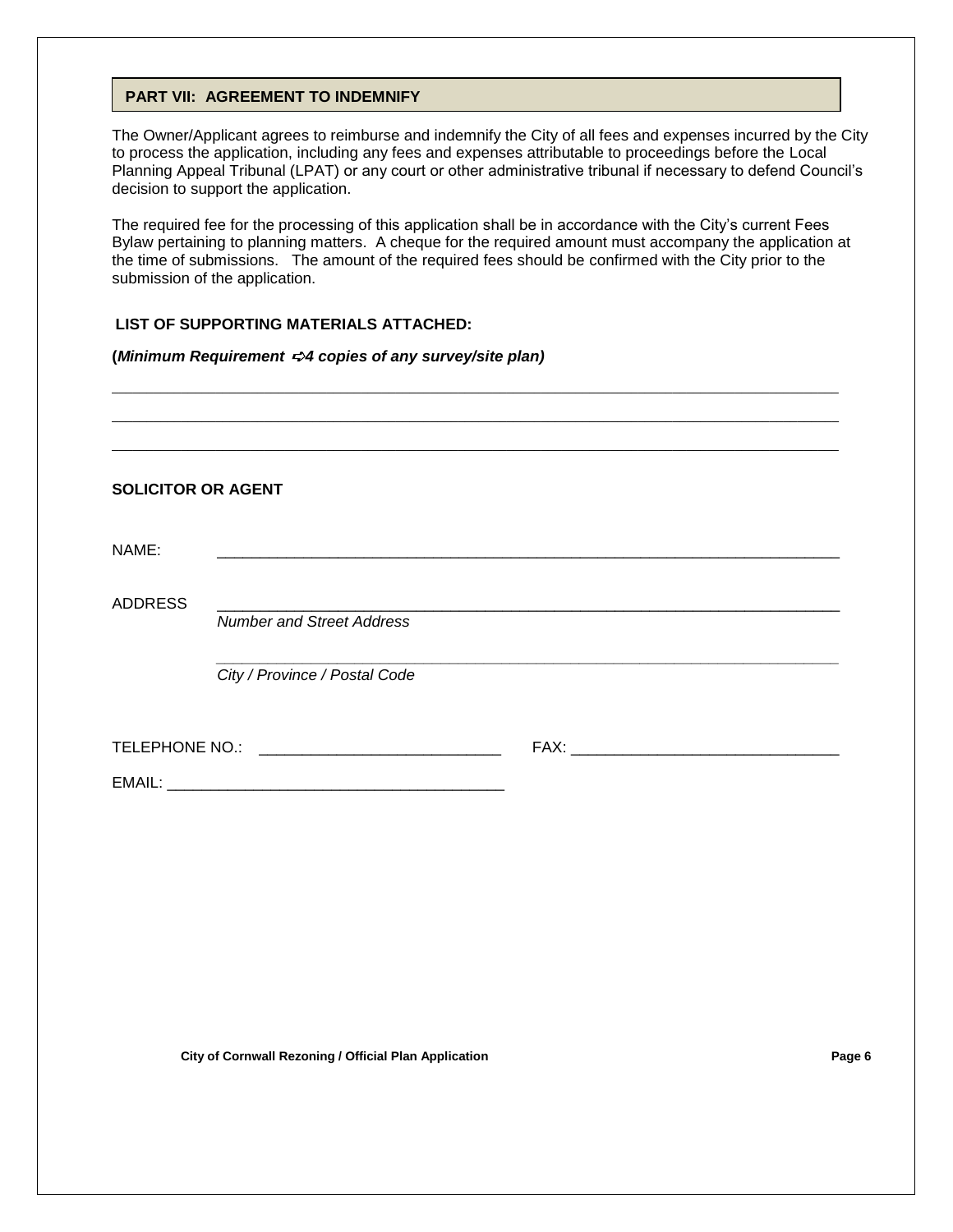**I/WE CERTIFY THAT TO THE BEST OF MY/OUR KNOWLEDGE AND BELIEF, THE PARTICULARS GIVEN IN THIS APPLICATION AND ACCOMPANYING PLAN(S) ARE CORRECT. I/WE HEREBY APPLY IN ACCORDANCE WITH THE PROVISIONS OF SECTIONS 17 AND/OR 34 OF THE PLANNING ACT, R.S.O. 1990, AS AMENDED, FOR THE CHANGE OF OFFICIAL PLAN AND/OR ZONING DESCRIBED IN THIS APPLICATION.**

**OWNER(S) SIGNATURE: \_\_\_\_\_\_\_\_\_\_\_\_\_\_\_\_\_\_\_\_\_\_\_\_\_\_\_\_\_\_\_\_\_\_\_ DATE: \_\_\_\_\_\_\_\_\_\_\_\_\_\_\_\_\_\_\_\_\_\_\_\_\_\_**

**APPLICANT'S SIGNATURE \_\_\_\_\_\_\_\_\_\_\_\_\_\_\_\_\_\_\_\_\_\_\_\_\_\_\_\_\_\_\_\_\_\_ DATE: \_\_\_\_\_\_\_\_\_\_\_\_\_\_\_\_\_\_\_\_\_\_\_ \_\_\_\_\_\_**

**NOTE: PLEASE FILL OUT APPENDIX (l) AND (ll) TO THE BEST OF YOUR ABILITY, SINCE IT FORMS THE BASIS OF ANALYSIS IN DETERMINING IF THERE IS ANY POTENTIAL ARCHAEOLOGICAL/HISTORIC SIGNIFICANCE ON-SITE.** 

**City of Cornwall Rezoning / Official Plan Application Page 7**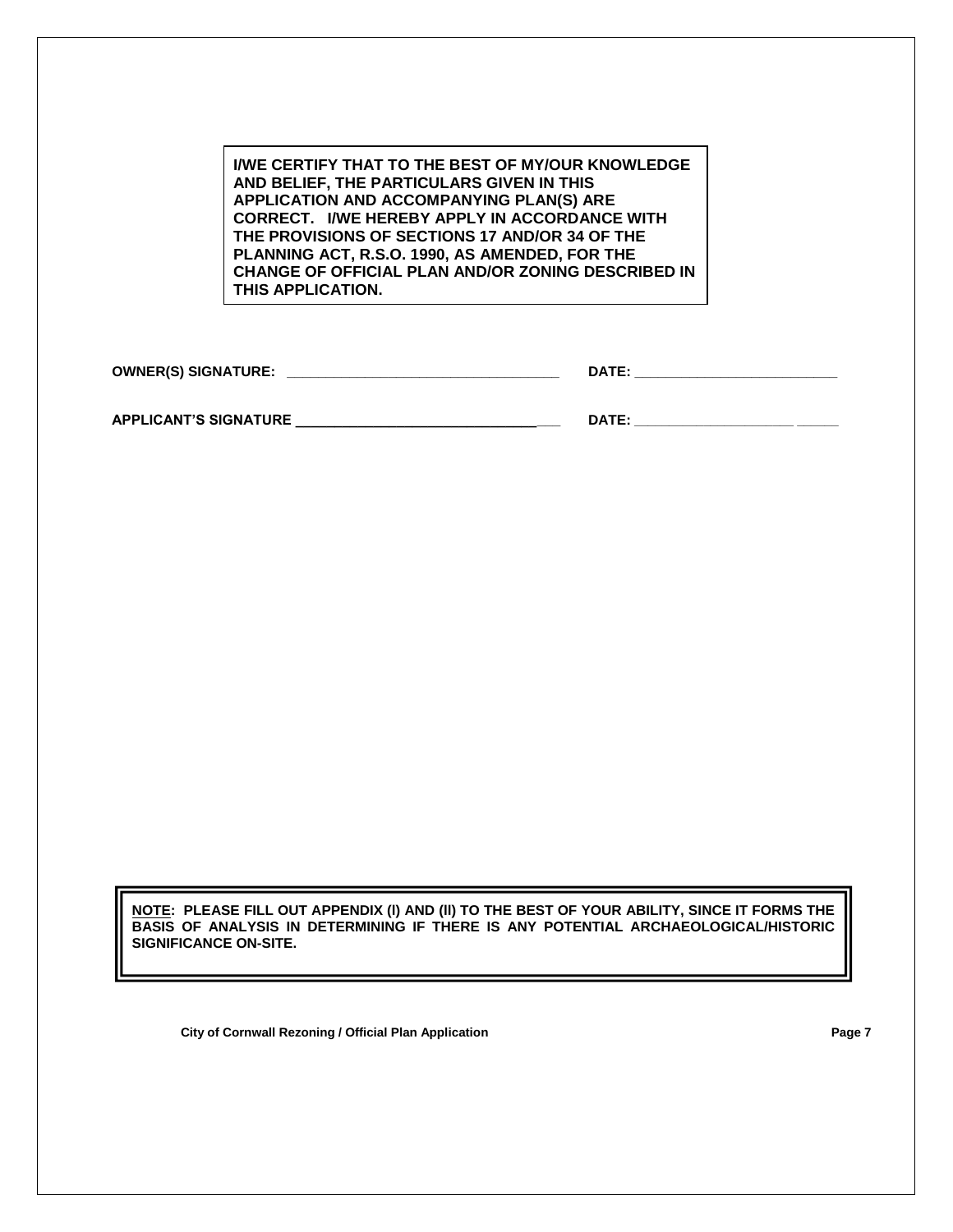## **APPENDIX I**

# **PROVINCIAL POLICY INFORMATION**

#### **Significant Features Checklist**

Check through the following list, indicate under YES, NO, or UNKNOWN if a listed feature is on-site or within 500 m (metres). Indicate under YES, NO or UNKNOWN if a listed development circumstance applies. Be advised of the potential information requirements in noted sections.

| <b>FEATURES OR DEVELOPM</b><br><b>ENTCIRCUMSTANCES</b>                              | <b>YES</b> | <b>NO</b> | <b>UNKNOWN</b> | <b>IF A FEATURE/</b><br>LANDUSE:<br><b>SPECIFY DISTANCE</b><br><b>IN METRES</b> | <u>POTENTIAL INFORMATION NEEDS</u>                                                                                                                                                                                                                                                                                                                                                                                                                                                                                                                                                                                                                                                        |
|-------------------------------------------------------------------------------------|------------|-----------|----------------|---------------------------------------------------------------------------------|-------------------------------------------------------------------------------------------------------------------------------------------------------------------------------------------------------------------------------------------------------------------------------------------------------------------------------------------------------------------------------------------------------------------------------------------------------------------------------------------------------------------------------------------------------------------------------------------------------------------------------------------------------------------------------------------|
| Non-farm development<br>near designated urban<br>areas or rural settlement<br>areas |            |           |                |                                                                                 | Demonstrate sufficient need within 20 year projections and that proposed<br>development will not hinder efficient expansion of urban areas or rural settlement<br>areas.                                                                                                                                                                                                                                                                                                                                                                                                                                                                                                                  |
| Class 1 Industry 1                                                                  |            |           |                |                                                                                 | Assess development for residential and other sensitive uses within 70 metres.<br>Α<br>noise / odour particulate study may be needed.                                                                                                                                                                                                                                                                                                                                                                                                                                                                                                                                                      |
| Class 2 Industry 2                                                                  |            |           |                |                                                                                 | Assess development for residential and other sensitive uses within 300<br>metres. A noise/odour particulate study may be needed.                                                                                                                                                                                                                                                                                                                                                                                                                                                                                                                                                          |
| Class 3 Industry <sup>3</sup> within<br>1000 metres                                 |            |           |                |                                                                                 | Assess development for residential and other sensitive uses within 1000<br>metres. An assessment of the full range of impacts and mitigation measures<br>may be needed.                                                                                                                                                                                                                                                                                                                                                                                                                                                                                                                   |
| Land fill Site(s): Closed/ Active<br>Landfill                                       |            |           |                |                                                                                 | If a sensitive land use is proposed and if within 500 metres of the permimetre<br>of the fill area, studies including leachate and groundwater impacts, noise,<br>methane gas control, odour, vermin and other impacts may be needed.<br>The proponent may also be requested to provide other information such as age<br>and size of landfill site; type of waste disposed on site; projected life of site; size<br>of buffer area; amount of truck traffic per day, etc.<br>If proposal is on a closed landfill that is 25 years old or less, approval under<br>Section 46 of the Environmental Protection Act is required and should be<br>obtained prior to any Planning Act approval. |
| Sewage Treatment Plant and<br><b>Waste Stabilization Pond</b>                       |            |           |                |                                                                                 | Need for a feasibility study if the proposal is for a sensitive land use and the<br>property line is within:<br>- 100 metres from the periphery of the noise/odour -producing source structure<br>of a sewage treatment plant (STP) producing less than 500 cubic metres of<br>effluent per day; or<br>- 150 metres from the periphery of the noise/odour- producing source structure<br>of a sewage treatment plant (STP) producing less than 25,000 cubic metres of<br>effluent per day; or<br>- 400 metres from the boundary line of a waste stabilization pond.                                                                                                                       |
| Provincial Highway                                                                  |            |           |                |                                                                                 | Consult with the Ministry of Transportation in order to assess whether direct access<br>to the provincial highway will be permitted. If so, permits will be required for all<br>proposed buildings/land use and entrances within the permit control area in<br>accordance with the Public Transportation and Highway Improvement Act.<br>If the proposal is located in proximity to a provincial highway, a traffic impact study<br>and a stormwater management report would be required by the Ministry of<br>Transportation.                                                                                                                                                            |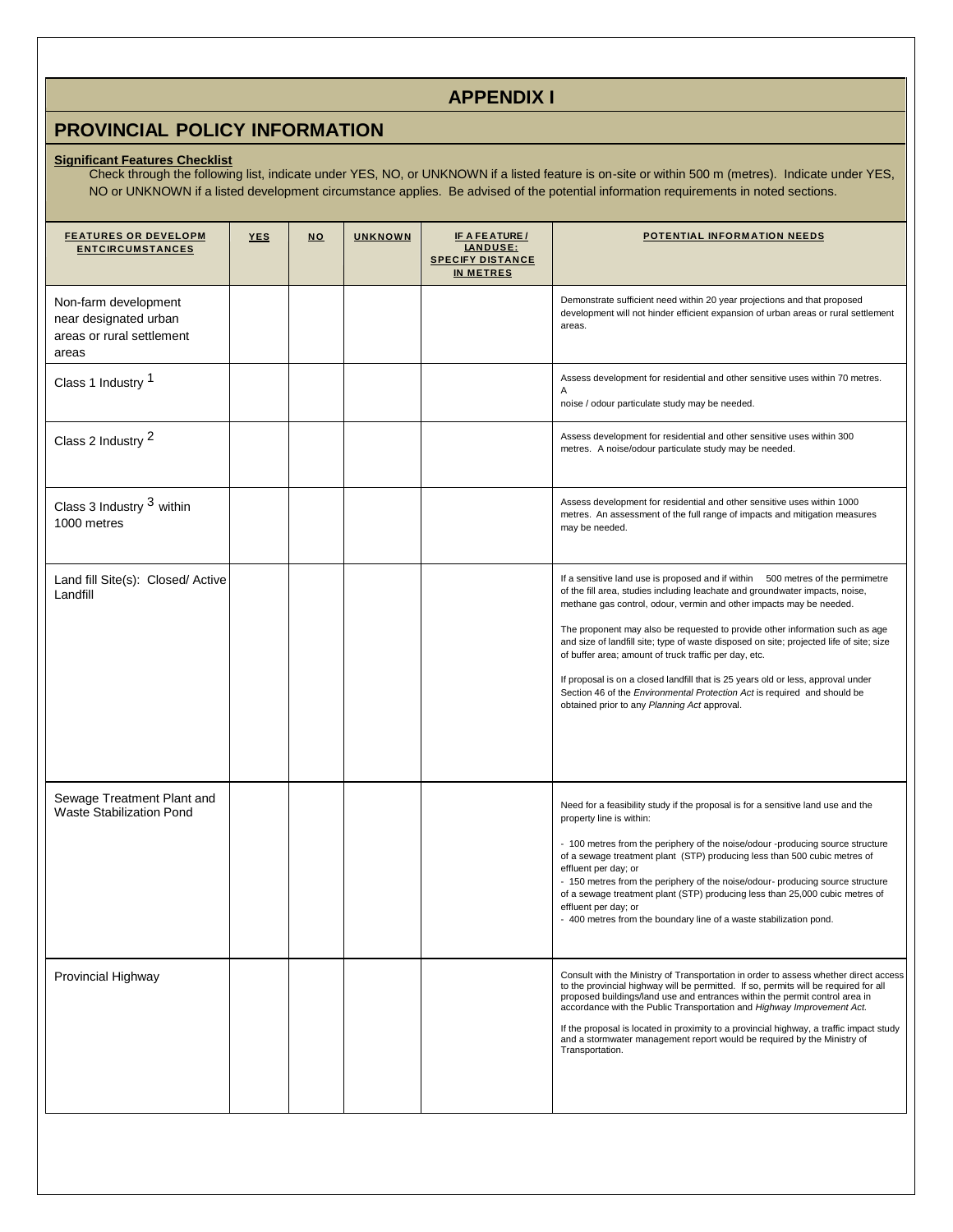| <u>FEATURES OR DEVELOPM</u><br><b>ENTCIRCUMSTANCES</b>                                                                | <b>YES</b> | <b>NO</b> | <b>UNKNOWN</b> | IF A FEATURE /<br>LANDUSE:<br><b>SPECIFY DISTANCE</b><br><b>IN METRES</b> | <b>POTENTIAL INFORMATION NEEDS</b>                                                                                                                                                                                                                                                                                                                                                                                                                                                                                                                                                                                                                                                                                                                                                                                                                                                                                                                                                                |
|-----------------------------------------------------------------------------------------------------------------------|------------|-----------|----------------|---------------------------------------------------------------------------|---------------------------------------------------------------------------------------------------------------------------------------------------------------------------------------------------------------------------------------------------------------------------------------------------------------------------------------------------------------------------------------------------------------------------------------------------------------------------------------------------------------------------------------------------------------------------------------------------------------------------------------------------------------------------------------------------------------------------------------------------------------------------------------------------------------------------------------------------------------------------------------------------------------------------------------------------------------------------------------------------|
| Airports where noise<br>exposure forecast (NEF) or<br>noise exposure projection<br>(NEP) is greater than 30           |            |           |                |                                                                           | If the proposal is to redevelop existing residential uses and other sensitive land<br>uses, or infill of residential and other sensitive land uses in areas above 30<br>NEF/NEP, assess feasibility of proposal by demonstrating no negative impacts on<br>the long-term function of the airport.                                                                                                                                                                                                                                                                                                                                                                                                                                                                                                                                                                                                                                                                                                 |
| Active railway line and major<br>highways                                                                             |            |           |                |                                                                           | A noise feasibility study may be needed to determine possible noise impacts<br>and appropriate mitigation measures if sensitive land use is proposed within:<br>$\blacksquare$<br>500 metres of a main railway line or of any provincial highway;<br>250 metres of a secondary railway line;<br>100 metres of other railways or a freeway right of way; and<br>50 metres of a provincial highway right-of way                                                                                                                                                                                                                                                                                                                                                                                                                                                                                                                                                                                     |
| Electric generating station,<br>hydro transformer, railway<br>yards etc.                                              |            |           |                |                                                                           | If sensitive land use is proposed and if within 1000 metres, a noise study<br>may be needed to determine possible noise impact and appropriate<br>mitigation measures.                                                                                                                                                                                                                                                                                                                                                                                                                                                                                                                                                                                                                                                                                                                                                                                                                            |
| High voltage electric<br>transmission line                                                                            |            |           |                |                                                                           | Consult the appropriate electric power service / utility for required buffer /<br>separation distance.                                                                                                                                                                                                                                                                                                                                                                                                                                                                                                                                                                                                                                                                                                                                                                                                                                                                                            |
| Transportation, other<br>infrastructure, utility and<br>hydro corridors                                               |            |           |                |                                                                           | For all corridors, demonstrate that the proposed development in planned corridors<br>would not preclude or negatively affect the use of the corridor for the purpose(s)<br>for which it was identified.                                                                                                                                                                                                                                                                                                                                                                                                                                                                                                                                                                                                                                                                                                                                                                                           |
| Prime agricultural land                                                                                               |            |           |                |                                                                           | Demonstrate need for use other than agricultural and indicate how impacts are to<br>be mitigated.                                                                                                                                                                                                                                                                                                                                                                                                                                                                                                                                                                                                                                                                                                                                                                                                                                                                                                 |
| Agricultural operations                                                                                               |            |           |                |                                                                           | If development is proposed outside of a settlement area, it must comply with the<br>Minimum Distance Separation Formulae.                                                                                                                                                                                                                                                                                                                                                                                                                                                                                                                                                                                                                                                                                                                                                                                                                                                                         |
| Mineral aggregate operations,<br>and known deposits of mineral<br>aggregate resources (Existing<br>pits and quarries) |            |           |                |                                                                           | If a sensitive land use is proposed, a feasibility study is needed to determine noise,<br>dust/particulate and hydrogeology if within:<br>1000 metres of the property boundary line (or licensed area) of any<br>land designated for an existing pit, or<br>1000 metres of the property boundary line (or licensed area) of any land<br>designated for an existing quarry.<br>If within 1000 metres of a known deposit of sand<br>and gravel or a bedrock resource, the applicant needs<br>to demonstrate that development and activities would:<br>not preclude or hinder the expansion of existing operations, or their<br>continued use, or establishment of new resource operations or access to the<br>resources:<br>not be incompatible for reasons of public health, public safety or<br>٠<br>environmental impacts; or<br>serve a greater long-term public interest if the resource use is not<br>feasible, and<br>address issues of pubic health, public safety and environmental impact |
| Significant wetlands;                                                                                                 |            |           |                |                                                                           | Development and site alteration are not permitted in the features.<br>Are any significant wetlands, significant coastal wetlands or unevaluated wetlands<br>present on the subject lands or within 120 metres?                                                                                                                                                                                                                                                                                                                                                                                                                                                                                                                                                                                                                                                                                                                                                                                    |
| Significant coastal wetlands;                                                                                         |            |           |                |                                                                           | Are any known significant habitats present on the subject lands or within 50<br>metres?                                                                                                                                                                                                                                                                                                                                                                                                                                                                                                                                                                                                                                                                                                                                                                                                                                                                                                           |
| Significant habitat of<br>endangered species and<br>threatened species                                                |            |           |                |                                                                           | Has there been preliminary site assessment to identify whether potentially<br>significant habitats are present?                                                                                                                                                                                                                                                                                                                                                                                                                                                                                                                                                                                                                                                                                                                                                                                                                                                                                   |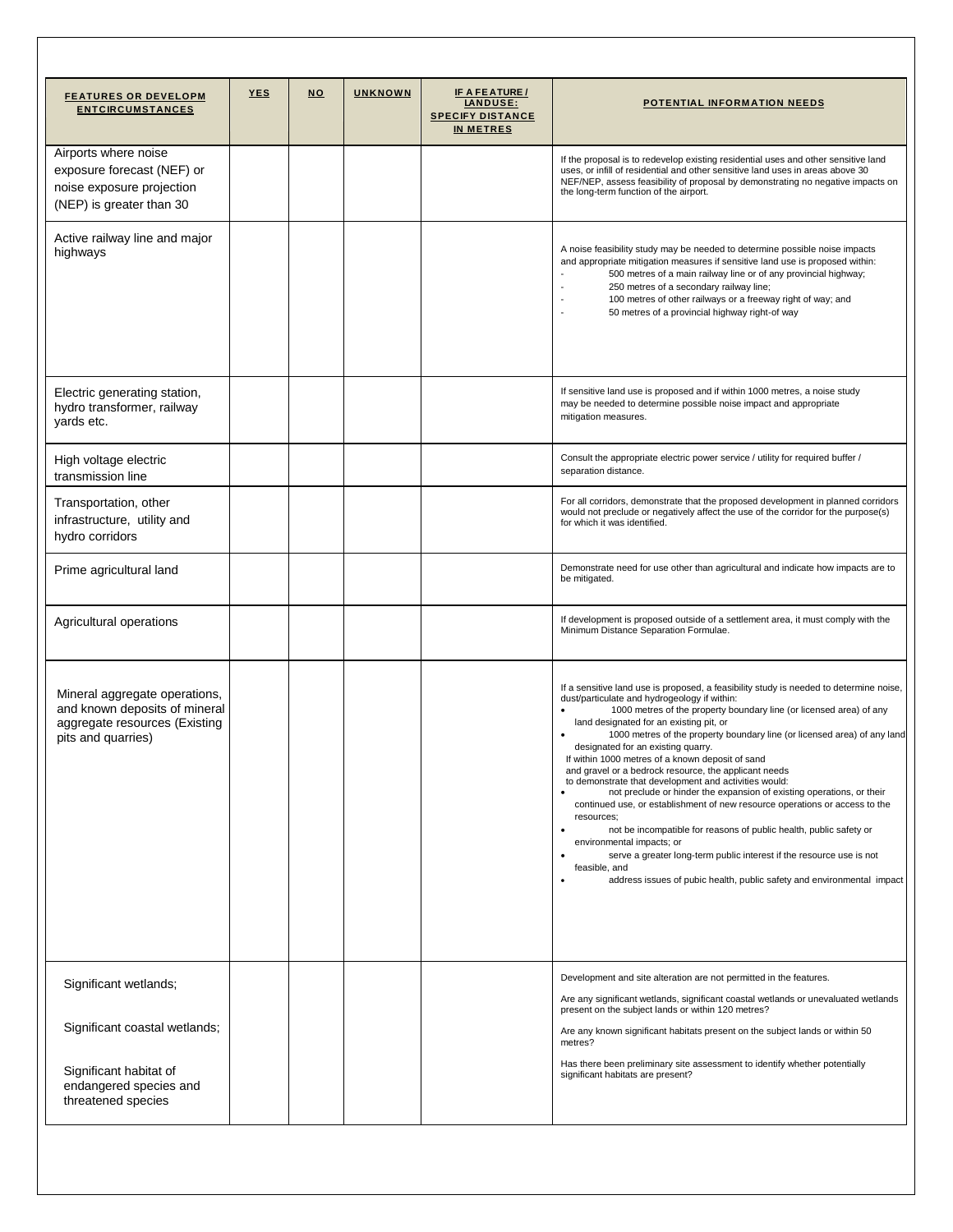| <b>FEATURES OR DEVELOPM</b><br><b>ENTCIRCUMSTANCES</b>                                                                                         | <b>YES</b> | <b>NO</b> | <b>UNKNOWN</b> | <b>IF A FEATURE/</b><br>LANDUSE:<br><b>SPECIFY DISTANCE</b><br><b>IN METRES</b> | <b>POTENTIAL INFORMATION NEEDS</b>                                                                                                                                                                                                                                                                                                                                                                                                                                                                                                                                                                                                   |
|------------------------------------------------------------------------------------------------------------------------------------------------|------------|-----------|----------------|---------------------------------------------------------------------------------|--------------------------------------------------------------------------------------------------------------------------------------------------------------------------------------------------------------------------------------------------------------------------------------------------------------------------------------------------------------------------------------------------------------------------------------------------------------------------------------------------------------------------------------------------------------------------------------------------------------------------------------|
| Significant woodlands and<br>valleylands<br>Significant wildlife habitat;<br>Significant Areas of Natural<br>and Scientific interest<br>(ANSI) |            |           |                |                                                                                 | Development and site alteration are not permitted in the feature unless no negative<br>impacts on the natural features or their ecological functions have been<br>demonstrated.<br>Are any significant woodlands, significant valleylands, significant wildlife habitat and<br>Areas of Natural and Scientific Interest (ANSIs) on the subject lands or within 50<br>metres?<br>If yes to the above, an Environmental Impact Study may be needed.<br>Consult with the regional Municipal Services Office.                                                                                                                            |
| <b>Fish Habitat</b>                                                                                                                            |            |           |                |                                                                                 | Development and site alteration are not permitted in fish habitat except in<br>accordance with provincial and federal requirements.<br>Is any fish habitat on the subject lands or within 15 metres?<br>Is any lake trout lake on the subject lands or within 30 metres?<br>If yes to the above, an Environmental Impact Study may be needed.<br>Consult with the Ministry of Municipal Affairs and Housing early in the planning<br>proposal stage.                                                                                                                                                                                 |
| Adjacent lands to natural<br>heritage<br>features and areas                                                                                    |            |           |                |                                                                                 | Development and site alteration are not permitted on adjacent land to natural<br>heritage features unless:<br>the ecological function of the adjacent lands has been evaluated and it<br>has been demonstrated<br>that there will be no negative impacts on the<br>natural features or their ecological functions.                                                                                                                                                                                                                                                                                                                   |
| Sensitive surface water<br>features and sensitive<br>groundwater features                                                                      |            |           |                |                                                                                 | Development and site alteration are restricted in or near sensitive surface water<br>features and sensitive groundwater features.<br>Demonstrate suitable mitigation measures and/or alternative development<br>approaches to protect,<br>improve or restore sensitive surface water features, sensitive groundwater features<br>and their hydrologic functions.                                                                                                                                                                                                                                                                     |
| Water quality and quantity                                                                                                                     |            |           |                |                                                                                 | For all plans of subdivision/condominium proposals, a<br>stormwater management plan or an assessment is<br>generally required to determine potential impacts on<br>water quality and quantity.<br>٠<br>If the proposal is adjacent to a water body such as a lake or stream,<br>wetland, spring, or ground water recharge area, an impact assessment on<br>the water body may be needed.<br>Development adjacent to a lake trout lake must address<br>other requirements. Consult with the Ministry of<br>Municipal Affairs and Housing early in the planning<br>stage. The province has particular interest in lake trout<br>lakes. |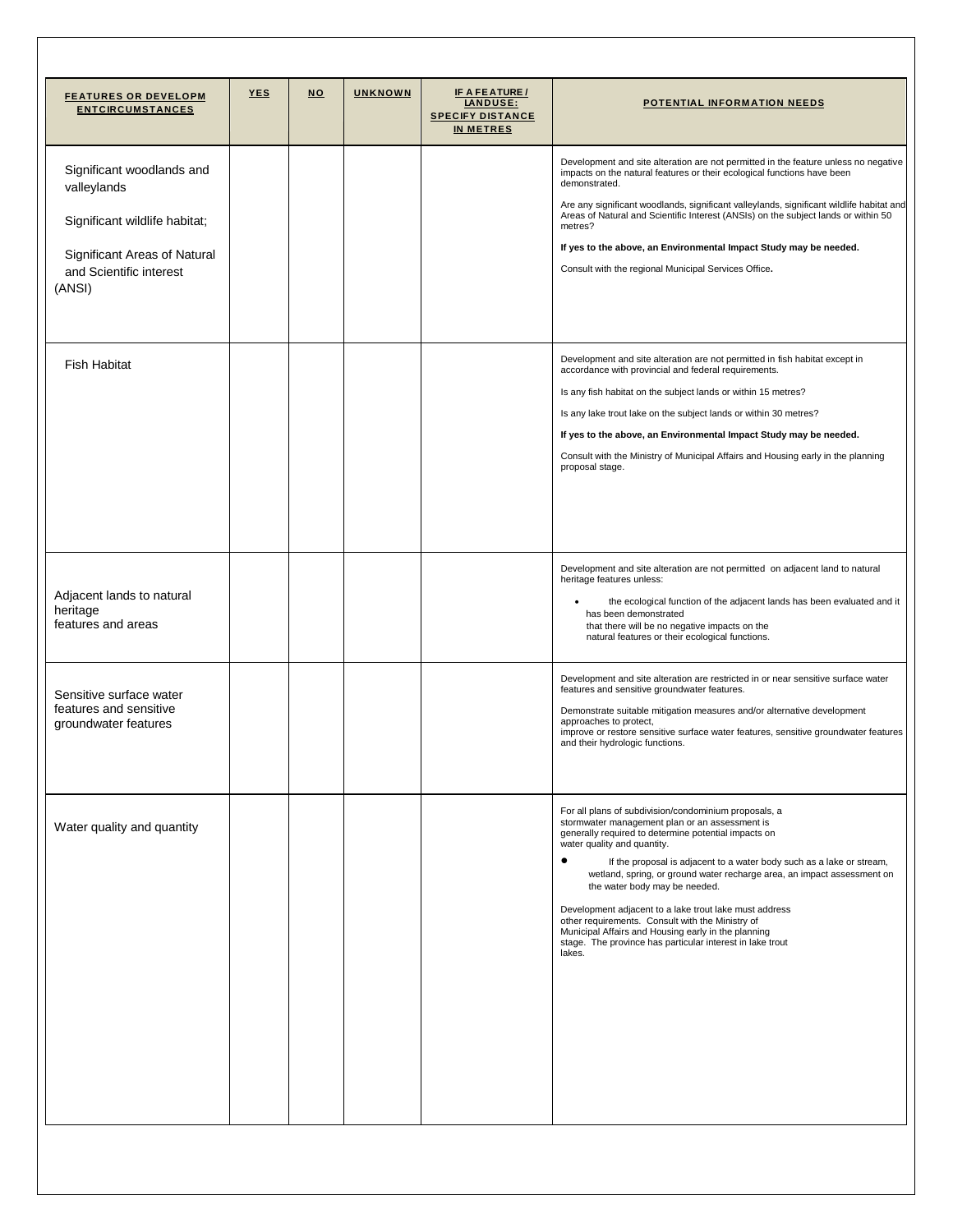| <b>FEATURES OR DEVELOPM</b><br><b>ENTCIRCUMSTANCES</b>                                    | <b>YES</b> | <b>NO</b> | <b>UNKNOWN</b> | <b>IF A FEATURE/</b><br><b>LANDUSE:</b><br><b>SPECIFY DISTANCE</b><br><b>IN METRES</b> | POTENTIAL INFORMATION NEEDS                                                                                                                                                                                                                                                                                                                                           |
|-------------------------------------------------------------------------------------------|------------|-----------|----------------|----------------------------------------------------------------------------------------|-----------------------------------------------------------------------------------------------------------------------------------------------------------------------------------------------------------------------------------------------------------------------------------------------------------------------------------------------------------------------|
| Cultural heritage and<br>archaeology                                                      |            |           |                |                                                                                        | Significant built heritage resources and significant cultural heritage landscapes<br>shall be conserved; adverse impacts on these resources are to be mitigated.                                                                                                                                                                                                      |
|                                                                                           |            |           |                |                                                                                        | Development and site alteration shall only be permitted on lands containing<br>archaeological resources or areas of archaeological potential if significant<br>archaeological resources have been conserved by removal and documentation, or<br>by preservation on site.                                                                                              |
|                                                                                           |            |           |                |                                                                                        | Where significant archaeological resources must be preserved on site, only<br>development and site alteration which maintain the heritage integrity of the site<br>may be permitted.                                                                                                                                                                                  |
|                                                                                           |            |           |                |                                                                                        | Development and site alteration may be permitted on adjacent lands to protected<br>heritage property if it has been demonstrated that the heritage attributes of the<br>protected heritage property will be conserved.                                                                                                                                                |
|                                                                                           |            |           |                |                                                                                        | Mitigation measures and/or alternative development approaches may be required<br>in order to conserve the heritage attributes of the protected heritage property<br>affected by the proposed adjacent development or site alteration.                                                                                                                                 |
|                                                                                           |            |           |                |                                                                                        |                                                                                                                                                                                                                                                                                                                                                                       |
|                                                                                           |            |           |                |                                                                                        |                                                                                                                                                                                                                                                                                                                                                                       |
| Human-made hazards <sup>4</sup><br>including mine hazards and<br>high forest fire hazards |            |           |                |                                                                                        | Development proposed on abutting or adjacent to lands affected by mine hazards,<br>oil, gas and salt hazards, or former mineral mining operations, mineral aggregate<br>operations, or petroleum resources operations may be permitted only if<br>rehabilitation measures to address and mitigate known or suspected hazards are<br>under-way or have been completed. |
|                                                                                           |            |           |                |                                                                                        | Are the subject lands on or within 75 metres of existing un-decommissioned oil<br>and gas works?                                                                                                                                                                                                                                                                      |
|                                                                                           |            |           |                |                                                                                        | Are the subject lands on or within 1000 metres of a salt solution mining well?                                                                                                                                                                                                                                                                                        |
|                                                                                           |            |           |                |                                                                                        | Demonstrate how the hazard(s) will be addressed.                                                                                                                                                                                                                                                                                                                      |
|                                                                                           |            |           |                |                                                                                        |                                                                                                                                                                                                                                                                                                                                                                       |
| Erosion hazards                                                                           |            |           |                |                                                                                        | Determine feasibility within the 1:1000 year erosion limits of ravines, river valleys<br>and streams.                                                                                                                                                                                                                                                                 |
| Natural hazards                                                                           |            |           |                |                                                                                        | Development should generally be directed to areas outside of hazardous lands<br>and hazardous sites.                                                                                                                                                                                                                                                                  |
|                                                                                           |            |           |                |                                                                                        | Floodplain - Erosion<br>Where development is permitted in portions of hazardous lands, flood proofing,<br>protection works standards and access standards must be adhered to.<br>Demonstrate how the hazards will be avoided, or addressed through flood-proofing<br>and protection works.                                                                            |
|                                                                                           |            |           |                |                                                                                        | Where one-zone floodplain management is in effect, development is not permitted<br>within the floodplain. Where two-zone floodplain management is in effect,<br>development is not permitted within the floodplain.                                                                                                                                                   |
|                                                                                           |            |           |                |                                                                                        | Erosion hazard limit is determined using the 100 year erosion rate (average annual<br>rate of recession over a one hundred year time frame.)                                                                                                                                                                                                                          |
|                                                                                           |            |           |                |                                                                                        | If the proposal is in a hazardous area, demonstrate how the hazards will be<br>avoided, or where appropriate, addressed through standards and procedures such<br>as flood-proofing and protection works.                                                                                                                                                              |
|                                                                                           |            |           |                |                                                                                        |                                                                                                                                                                                                                                                                                                                                                                       |
|                                                                                           |            |           |                |                                                                                        |                                                                                                                                                                                                                                                                                                                                                                       |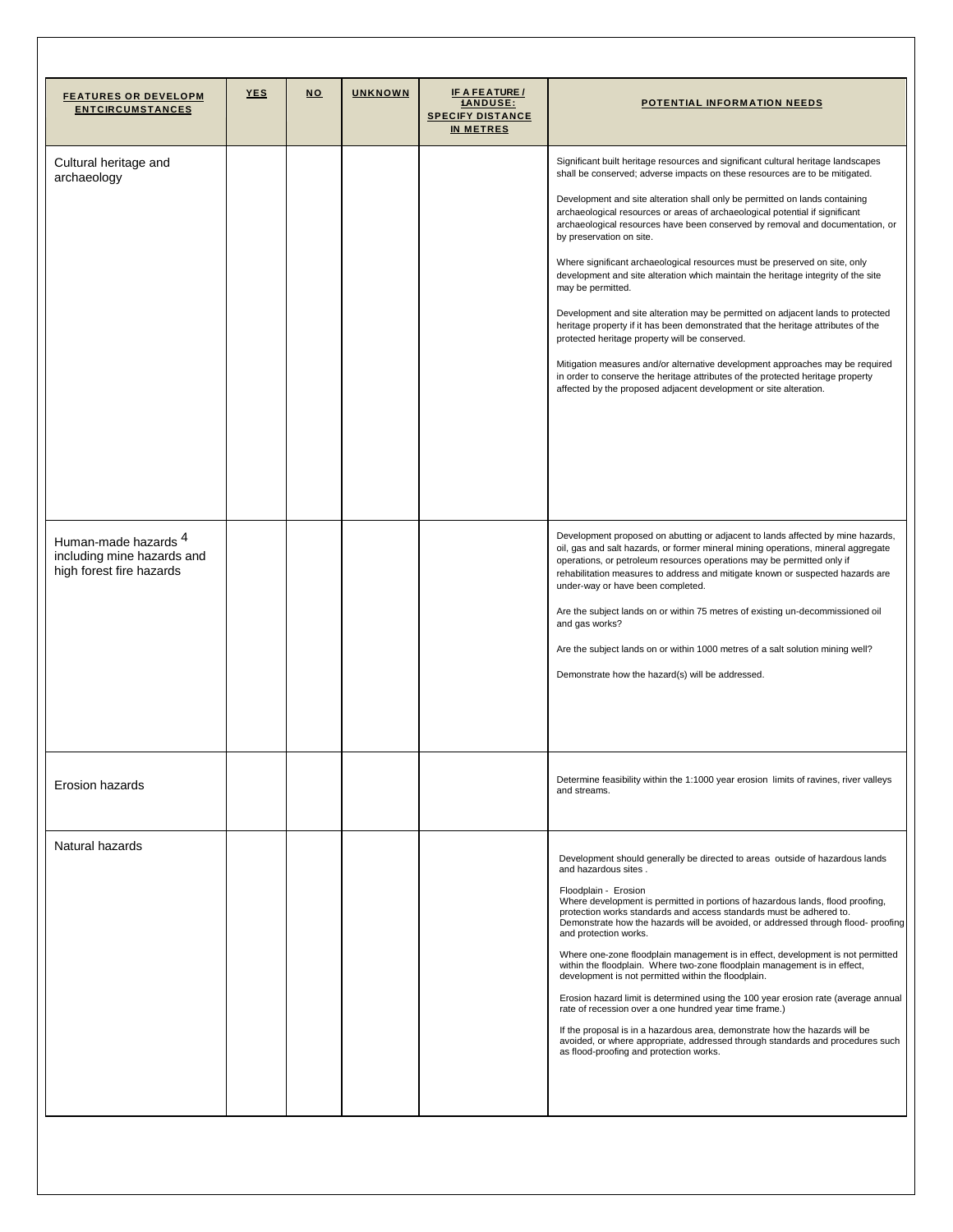| <b>FEATURES OR DEVELOPM</b><br><b>ENTCIRCUMSTANCES</b> | <b>YES</b> | <b>NO</b> | <b>UNKNOWN</b> | IF A FEATURE /<br><b>LANDUSE:</b><br><b>SPECIFY DISTANCE</b><br>IN METRES | <b>POTENTIAL INFORMATION NEEDS</b>                                                                                                                                                                                                                                                                                                                                                                                                                                                                                                                                                                                              |
|--------------------------------------------------------|------------|-----------|----------------|---------------------------------------------------------------------------|---------------------------------------------------------------------------------------------------------------------------------------------------------------------------------------------------------------------------------------------------------------------------------------------------------------------------------------------------------------------------------------------------------------------------------------------------------------------------------------------------------------------------------------------------------------------------------------------------------------------------------|
| Contaminated sites                                     |            |           |                |                                                                           | To determine potential soil contamination, there is a need for a Phase 1<br>Environmental Site Assessment (ESA) as per applicable regulation of the Ministry<br>of Environment and Climate Change (MOECC).<br>A Phase 2 Environmental Site Assessment (ESA) is needed if the site has<br>potential for soil contamination.<br>Remediation of contaminated sites shall be undertaken as necessary, prior to any<br>activity on the site(s) associated with any proposed new sensitive use such that<br>there will be no adverse effects. A Record of Site Condition (RSC) is required<br>where a more sensitive use is proposed. |
| Crown lands <sup>5</sup>                               |            |           |                |                                                                           | Consult your local regional Municipal Services Office as<br>the first point of contact for assistance in dealing with<br>planning issues relating to proposals requiring the<br>acquisition or use of Crown lands.<br>Contact the Ministry of Natural Resources District Office<br>regarding the actual acquisition or use of Crown lands.                                                                                                                                                                                                                                                                                      |

#### **Notes:**

- 1. Class 1 Industry small scale, self-contained plant, no outside storage, low probability of fugitive emissions and day time operations only.
- 2. Class 2 Industry medium scale processing and manufacturing with outdoor storage, periodic output of emissions, shift operations and daytime truck traffic.
- $^{\rm 3.~}$  Class 3 Industry Indicate if within 1,000 m. (metres) processing and manufacturing with frequent and intense off site impacts and a high probability of fugitive emissions.
- 4. Hazardous sites property or lands that could be unsafe for development or alteration due to naturally occurring hazards. These hazards may include unstable soils (sensitive marine clays - Leda, organic soils) or unstable bedrock (Karst topography).
- 5. Certain areas of Crown Lands are identified by MNR as being of special interests, such as lake access points.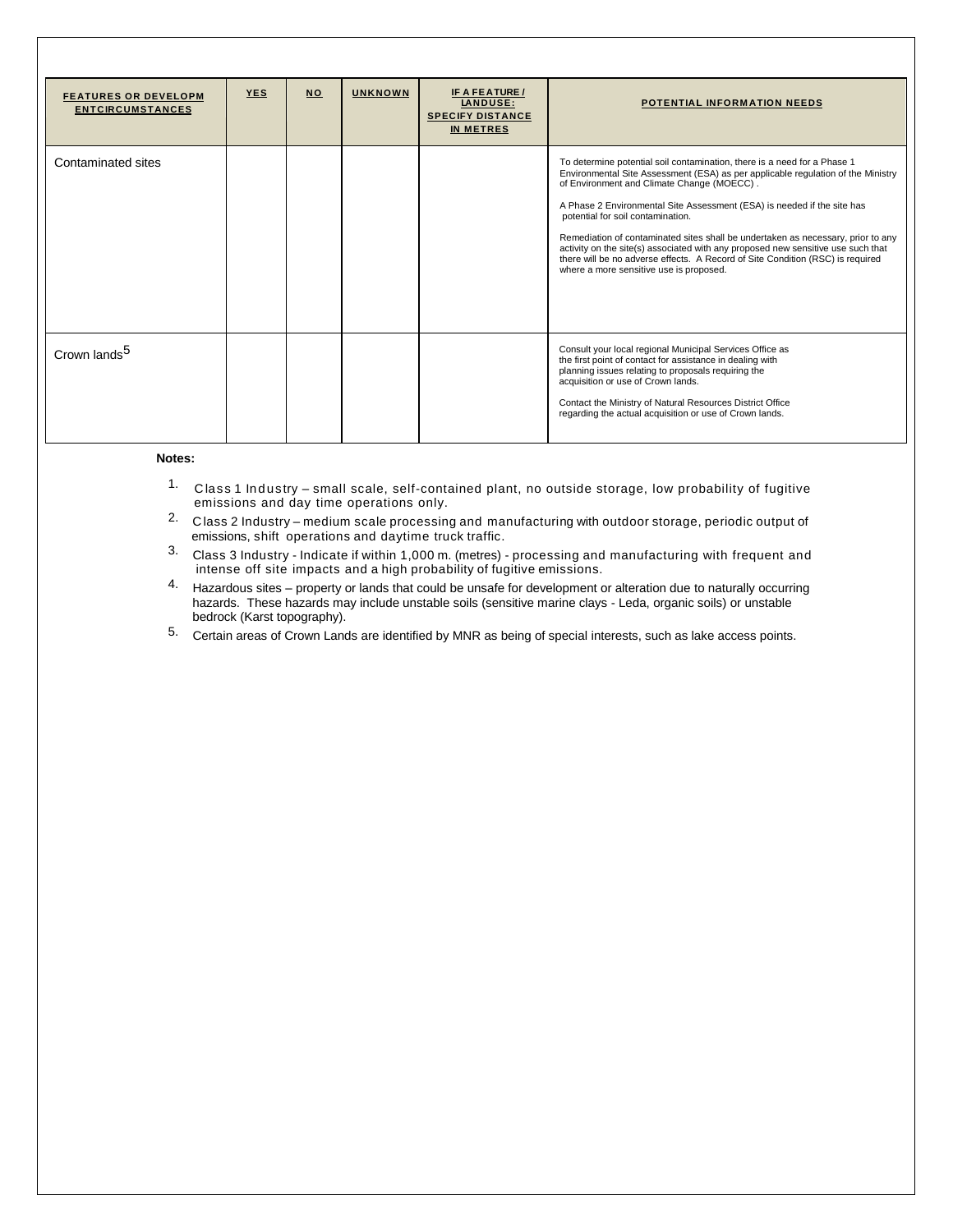|                                | <b>APPENDIX II</b>                                                                                                                                                                                                                                                                                                                                                                                                                                                                                                                   |            |           |     |                                                                                                                                                                                                                                                                                                    |
|--------------------------------|--------------------------------------------------------------------------------------------------------------------------------------------------------------------------------------------------------------------------------------------------------------------------------------------------------------------------------------------------------------------------------------------------------------------------------------------------------------------------------------------------------------------------------------|------------|-----------|-----|----------------------------------------------------------------------------------------------------------------------------------------------------------------------------------------------------------------------------------------------------------------------------------------------------|
|                                | MINISTRY OF TOURISM, CULTURE AND SPORT - Criteria for Determining Areas of Archaeological Potential                                                                                                                                                                                                                                                                                                                                                                                                                                  |            |           |     |                                                                                                                                                                                                                                                                                                    |
|                                | A checklist of screening questions of archaeological potential features for non-specialist guidance                                                                                                                                                                                                                                                                                                                                                                                                                                  |            |           |     |                                                                                                                                                                                                                                                                                                    |
|                                | FEATURE OF ARCHAEOLOGICAL POTENTIAL                                                                                                                                                                                                                                                                                                                                                                                                                                                                                                  | <b>YES</b> | <b>NO</b> | N/A | <b>COMMENT</b>                                                                                                                                                                                                                                                                                     |
| 1                              | Is there a pre-approved screening checklist,<br>methodology or process in place?                                                                                                                                                                                                                                                                                                                                                                                                                                                     |            |           |     | If Yes, please follow the pre-approved<br>screening checklist, methodology or<br>process.<br>If No, continue to Question 2.                                                                                                                                                                        |
| 2                              | Has an archaeological assessment been prepared<br>for the property (or project area) and been<br>accepted by MTCS?                                                                                                                                                                                                                                                                                                                                                                                                                   |            |           |     | If Yes, do not complete the rest of the<br>checklist.<br>You are expected to follow the<br>recommendations in the<br>archaeological assessment report(s).                                                                                                                                          |
| If No, continue to Question 3. | The proponent, property owner and/or approval authority will:<br>summarize the previous assessment<br>add this checklist to the project file, with the appropriate documents that demonstrate an archaeological assessment was<br>undertaken e.g., MTCS letter stating acceptance of archaeological assessment report<br>The summary and appropriate documentation may be:<br>submitted as part of a report requirement e.g., environmental assessment document<br>maintained by the property owner, proponent or approval authority |            |           |     |                                                                                                                                                                                                                                                                                                    |
| 3                              | Are there known archaeological sites on or within                                                                                                                                                                                                                                                                                                                                                                                                                                                                                    |            |           |     |                                                                                                                                                                                                                                                                                                    |
|                                | 300 metres of the property (or the project area)?                                                                                                                                                                                                                                                                                                                                                                                                                                                                                    |            |           |     |                                                                                                                                                                                                                                                                                                    |
| 4                              | Is there Aboriginal or local knowledge or<br>archaeological sites on or within 300 metres of the<br>property (or project area)?                                                                                                                                                                                                                                                                                                                                                                                                      |            |           |     |                                                                                                                                                                                                                                                                                                    |
| 5                              | Is there Aboriginal knowledge or historically<br>documented evidence of past Aboriginal use on or<br>within 30 metres of the property (or project area)?                                                                                                                                                                                                                                                                                                                                                                             |            |           |     |                                                                                                                                                                                                                                                                                                    |
| 6                              | Is there a known burial site or cemetery on the<br>property or adjacent to the property (or project<br>area)?                                                                                                                                                                                                                                                                                                                                                                                                                        |            |           |     |                                                                                                                                                                                                                                                                                                    |
| 7                              | Has the property (or project aea) been recognized<br>for its cultural heritage value?                                                                                                                                                                                                                                                                                                                                                                                                                                                |            |           |     | If Yes, to any of the above questions<br>(3 to 7), do not complete the checklist.<br>Instead, you need to hire a licensed<br>consultant archaeologist to undertake<br>an archaeological assessment of your<br>property or project area.<br>If No, continue to question 8.                          |
| 8                              | Has the entire property (or project area) been<br>subjected to recent, extensive and intensive<br>disturbance?                                                                                                                                                                                                                                                                                                                                                                                                                       |            |           |     | If Yes, to any of the above questions<br>(3 to 7), do not complete the checklist.<br>Instead, please keep and maintain a<br>summary of documentation that<br>provides evidence of the recent<br>disturbance.<br>An archaeological assessment is not<br>required.<br>If No, continue to question 9. |
| 9                              | Are there present or past water sources within 300<br>metres of the property (or project area)?                                                                                                                                                                                                                                                                                                                                                                                                                                      |            |           |     | If Yes, an archaeological assessment<br>of your property or project area is<br>required.<br>If No, continue to question 10.                                                                                                                                                                        |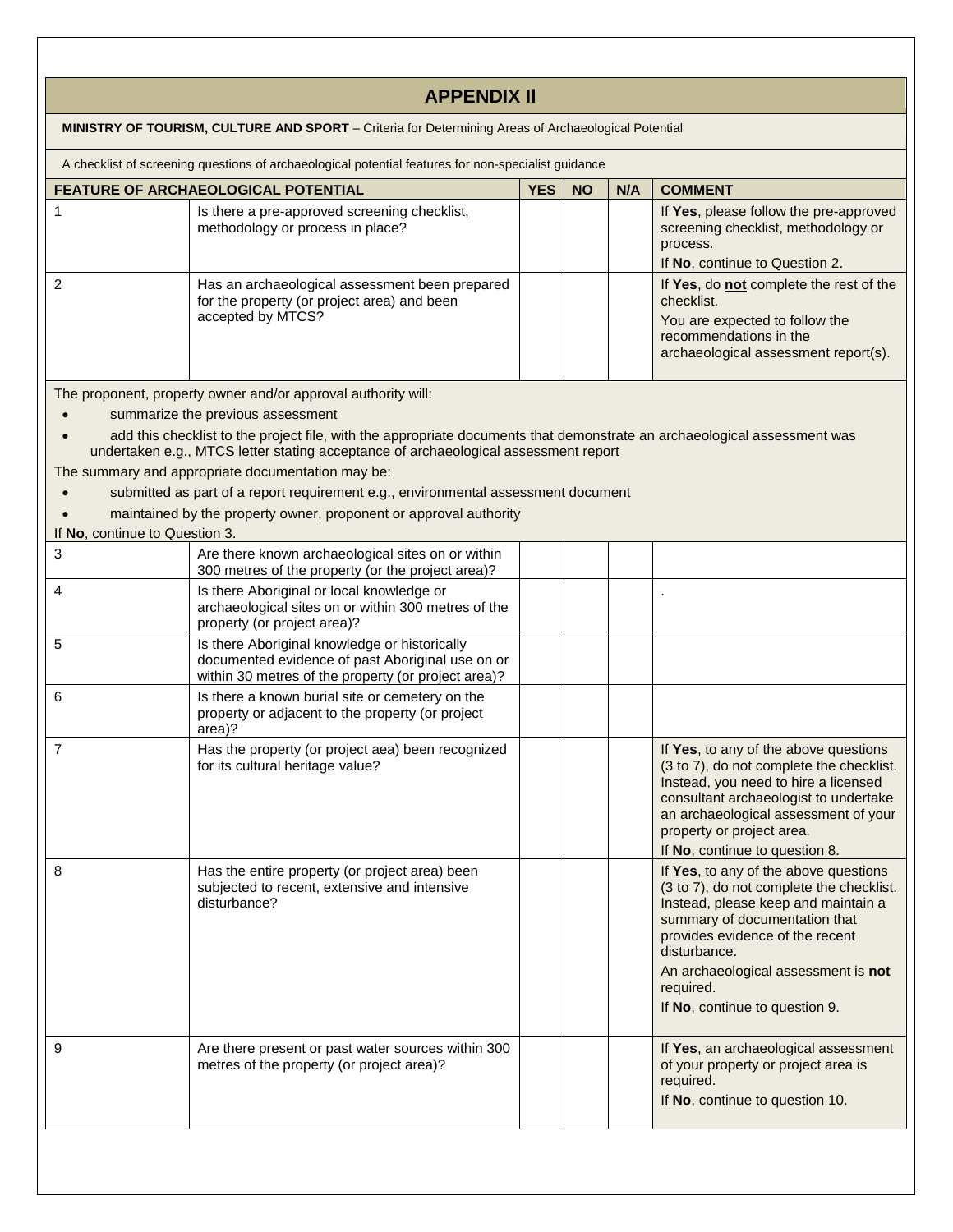|    | <b>APPENDIX II - Continued</b>                                                                                                                                                                                                                                                          |  |                                                                                                                                                                                                 |
|----|-----------------------------------------------------------------------------------------------------------------------------------------------------------------------------------------------------------------------------------------------------------------------------------------|--|-------------------------------------------------------------------------------------------------------------------------------------------------------------------------------------------------|
|    | <b>MINISTRY OF TOURISM, CULTURE AND SPORT</b> – Criteria for Determining Areas of Archaeological Potential                                                                                                                                                                              |  |                                                                                                                                                                                                 |
| 10 | Is there evidence of two or more of the following<br>on the property (or projected area)?<br>Elevated topography<br>Pockets or well-drained sandy soil<br>Distinctive land formations<br>Resource extraction areas<br>Early historic settlement<br>Early historic transportation routes |  | If Yes, an archaeological assessment<br>of your property or project area is<br>required.<br>If No, there is low potential for<br>archaeological resources at the<br>property (or project area). |
|    | The proponent, property owner and/or approval authority will:                                                                                                                                                                                                                           |  |                                                                                                                                                                                                 |
|    | summarize the conclusion                                                                                                                                                                                                                                                                |  |                                                                                                                                                                                                 |
|    | add this checklist with the appropriate documentation to the project file                                                                                                                                                                                                               |  |                                                                                                                                                                                                 |
|    | The summary and appropriate documentation may be:                                                                                                                                                                                                                                       |  |                                                                                                                                                                                                 |
|    | submitted as part of a report requirement e.g., under the <i>Environmental Assessment Act</i> , <i>Planning Act</i> processes                                                                                                                                                           |  |                                                                                                                                                                                                 |
|    | maintained by the property owner, proponent or approval authority                                                                                                                                                                                                                       |  |                                                                                                                                                                                                 |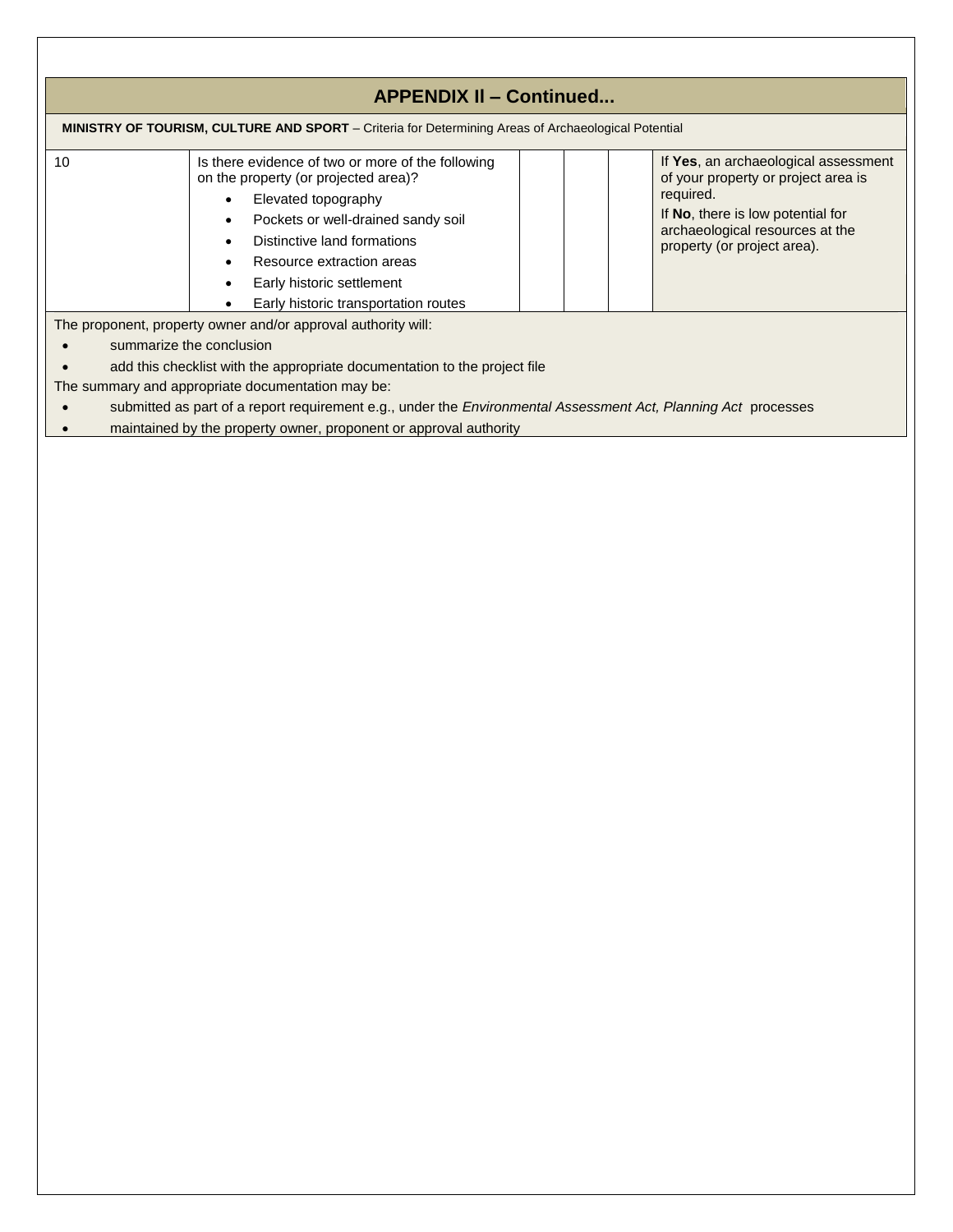| If the applicant is not the owner of the land that is the subject of this application, a written authorization from the owner<br>confirming that the applicant is authorized to make the application, must be included with this form or the authorization<br>set out below must be completed.<br>AUTHORIZATION OF OWNER FOR AGENT TO MAKE THE APPLICATION<br>(print) being the<br>owner(s) of the land(s) that is the subject of this application and hereby authorize<br>(print) to<br>prepare and submit this application on my/our behalf.<br><b>Signature of (Registered) Owner</b><br><b>Date</b><br>If the applicant is not the owner of the land that is the subject of this application, complete the<br>Authorization of the owner concerning personal information set out below.<br>AUTHORIZATION OF OWNER FOR AGENT TO MAKE THE APPLICATION<br>(print)<br>being the owner(s) of the land(s) that is the subject of this application for a consent and for the<br>purposes of the Freedom of Information and Protection of Privacy Act, and I/we authorize<br>(print)<br><u> 1989 - Johann Stoff, deutscher Stoff, der Stoff, der Stoff, der Stoff, der Stoff, der Stoff, der Stoff, der S</u><br>as my agent for this application, to provide any of my personal information that will be included in this<br>application or collected during the processing of the application. |  | <b>AUTHORIZATIONS</b> |
|----------------------------------------------------------------------------------------------------------------------------------------------------------------------------------------------------------------------------------------------------------------------------------------------------------------------------------------------------------------------------------------------------------------------------------------------------------------------------------------------------------------------------------------------------------------------------------------------------------------------------------------------------------------------------------------------------------------------------------------------------------------------------------------------------------------------------------------------------------------------------------------------------------------------------------------------------------------------------------------------------------------------------------------------------------------------------------------------------------------------------------------------------------------------------------------------------------------------------------------------------------------------------------------------------------------------------------------------------------------------------------------------|--|-----------------------|
|                                                                                                                                                                                                                                                                                                                                                                                                                                                                                                                                                                                                                                                                                                                                                                                                                                                                                                                                                                                                                                                                                                                                                                                                                                                                                                                                                                                              |  |                       |
|                                                                                                                                                                                                                                                                                                                                                                                                                                                                                                                                                                                                                                                                                                                                                                                                                                                                                                                                                                                                                                                                                                                                                                                                                                                                                                                                                                                              |  |                       |
|                                                                                                                                                                                                                                                                                                                                                                                                                                                                                                                                                                                                                                                                                                                                                                                                                                                                                                                                                                                                                                                                                                                                                                                                                                                                                                                                                                                              |  |                       |
|                                                                                                                                                                                                                                                                                                                                                                                                                                                                                                                                                                                                                                                                                                                                                                                                                                                                                                                                                                                                                                                                                                                                                                                                                                                                                                                                                                                              |  |                       |
|                                                                                                                                                                                                                                                                                                                                                                                                                                                                                                                                                                                                                                                                                                                                                                                                                                                                                                                                                                                                                                                                                                                                                                                                                                                                                                                                                                                              |  |                       |
|                                                                                                                                                                                                                                                                                                                                                                                                                                                                                                                                                                                                                                                                                                                                                                                                                                                                                                                                                                                                                                                                                                                                                                                                                                                                                                                                                                                              |  |                       |
|                                                                                                                                                                                                                                                                                                                                                                                                                                                                                                                                                                                                                                                                                                                                                                                                                                                                                                                                                                                                                                                                                                                                                                                                                                                                                                                                                                                              |  |                       |
|                                                                                                                                                                                                                                                                                                                                                                                                                                                                                                                                                                                                                                                                                                                                                                                                                                                                                                                                                                                                                                                                                                                                                                                                                                                                                                                                                                                              |  |                       |
|                                                                                                                                                                                                                                                                                                                                                                                                                                                                                                                                                                                                                                                                                                                                                                                                                                                                                                                                                                                                                                                                                                                                                                                                                                                                                                                                                                                              |  |                       |
|                                                                                                                                                                                                                                                                                                                                                                                                                                                                                                                                                                                                                                                                                                                                                                                                                                                                                                                                                                                                                                                                                                                                                                                                                                                                                                                                                                                              |  |                       |
|                                                                                                                                                                                                                                                                                                                                                                                                                                                                                                                                                                                                                                                                                                                                                                                                                                                                                                                                                                                                                                                                                                                                                                                                                                                                                                                                                                                              |  |                       |
|                                                                                                                                                                                                                                                                                                                                                                                                                                                                                                                                                                                                                                                                                                                                                                                                                                                                                                                                                                                                                                                                                                                                                                                                                                                                                                                                                                                              |  |                       |
|                                                                                                                                                                                                                                                                                                                                                                                                                                                                                                                                                                                                                                                                                                                                                                                                                                                                                                                                                                                                                                                                                                                                                                                                                                                                                                                                                                                              |  |                       |
|                                                                                                                                                                                                                                                                                                                                                                                                                                                                                                                                                                                                                                                                                                                                                                                                                                                                                                                                                                                                                                                                                                                                                                                                                                                                                                                                                                                              |  |                       |
|                                                                                                                                                                                                                                                                                                                                                                                                                                                                                                                                                                                                                                                                                                                                                                                                                                                                                                                                                                                                                                                                                                                                                                                                                                                                                                                                                                                              |  |                       |
|                                                                                                                                                                                                                                                                                                                                                                                                                                                                                                                                                                                                                                                                                                                                                                                                                                                                                                                                                                                                                                                                                                                                                                                                                                                                                                                                                                                              |  |                       |
|                                                                                                                                                                                                                                                                                                                                                                                                                                                                                                                                                                                                                                                                                                                                                                                                                                                                                                                                                                                                                                                                                                                                                                                                                                                                                                                                                                                              |  |                       |
|                                                                                                                                                                                                                                                                                                                                                                                                                                                                                                                                                                                                                                                                                                                                                                                                                                                                                                                                                                                                                                                                                                                                                                                                                                                                                                                                                                                              |  |                       |
| <b>Signature of (Registered) Owner</b><br><b>Date</b>                                                                                                                                                                                                                                                                                                                                                                                                                                                                                                                                                                                                                                                                                                                                                                                                                                                                                                                                                                                                                                                                                                                                                                                                                                                                                                                                        |  |                       |